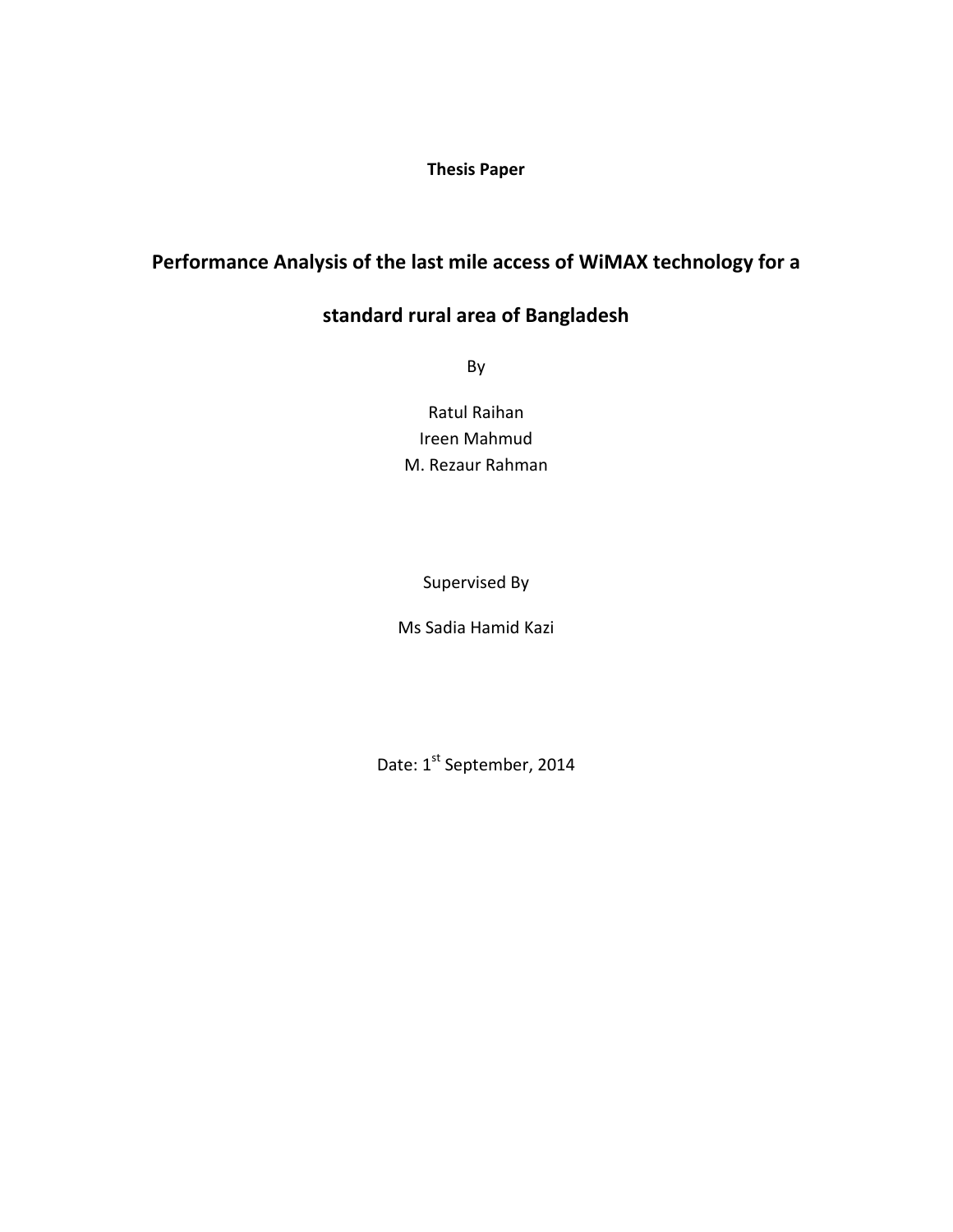| <b>Table of Contents</b> | Page |
|--------------------------|------|
|                          | 04   |
|                          | 05   |
|                          | 06   |
|                          | 07   |
|                          | 07   |
|                          | 08   |
|                          | 08   |
|                          | 08   |
|                          | 09   |
|                          | 09   |
|                          | 10   |
|                          | 10   |
|                          | 10   |
|                          | 13   |
|                          | 13   |
|                          | 14   |
|                          | 15   |
|                          | 15   |
|                          | 15   |
|                          | 16   |
|                          | 17   |
|                          | 18   |
|                          | 19   |
|                          | 19   |
|                          | 20   |
|                          | 21   |
|                          | 22   |
|                          | 23   |
|                          | 24   |
|                          | 26   |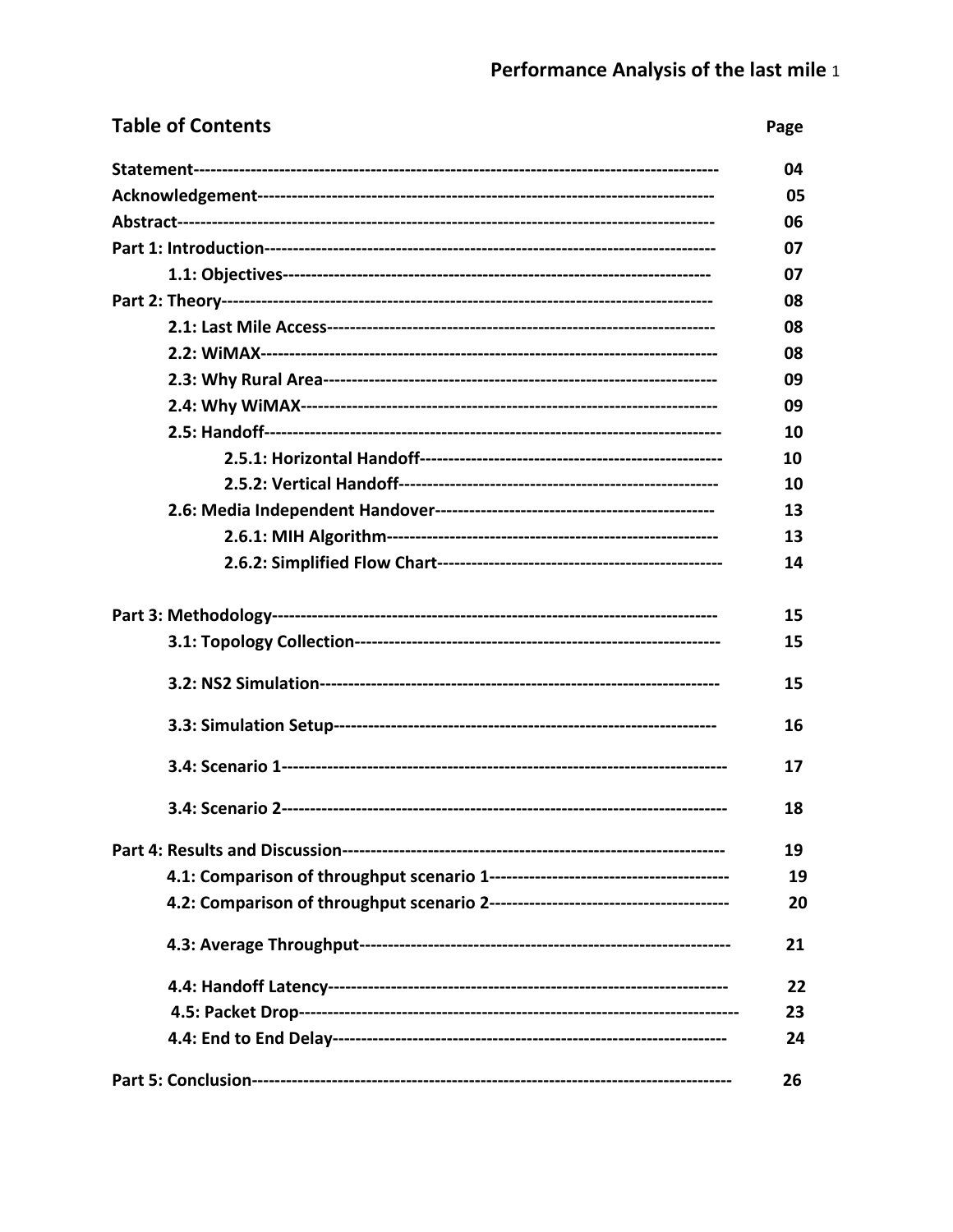# **List of Figures:**

|                      | 9        |
|----------------------|----------|
|                      | 11       |
|                      | 18       |
|                      | 18       |
|                      | 19       |
|                      | 19       |
|                      | 20       |
|                      | 21       |
|                      | 22       |
|                      | 23       |
|                      | 25<br>26 |
| <b>List Of Table</b> |          |
|                      | 18       |
|                      | 19       |
|                      | 20       |
|                      | 21       |
|                      | 22       |
|                      | 23       |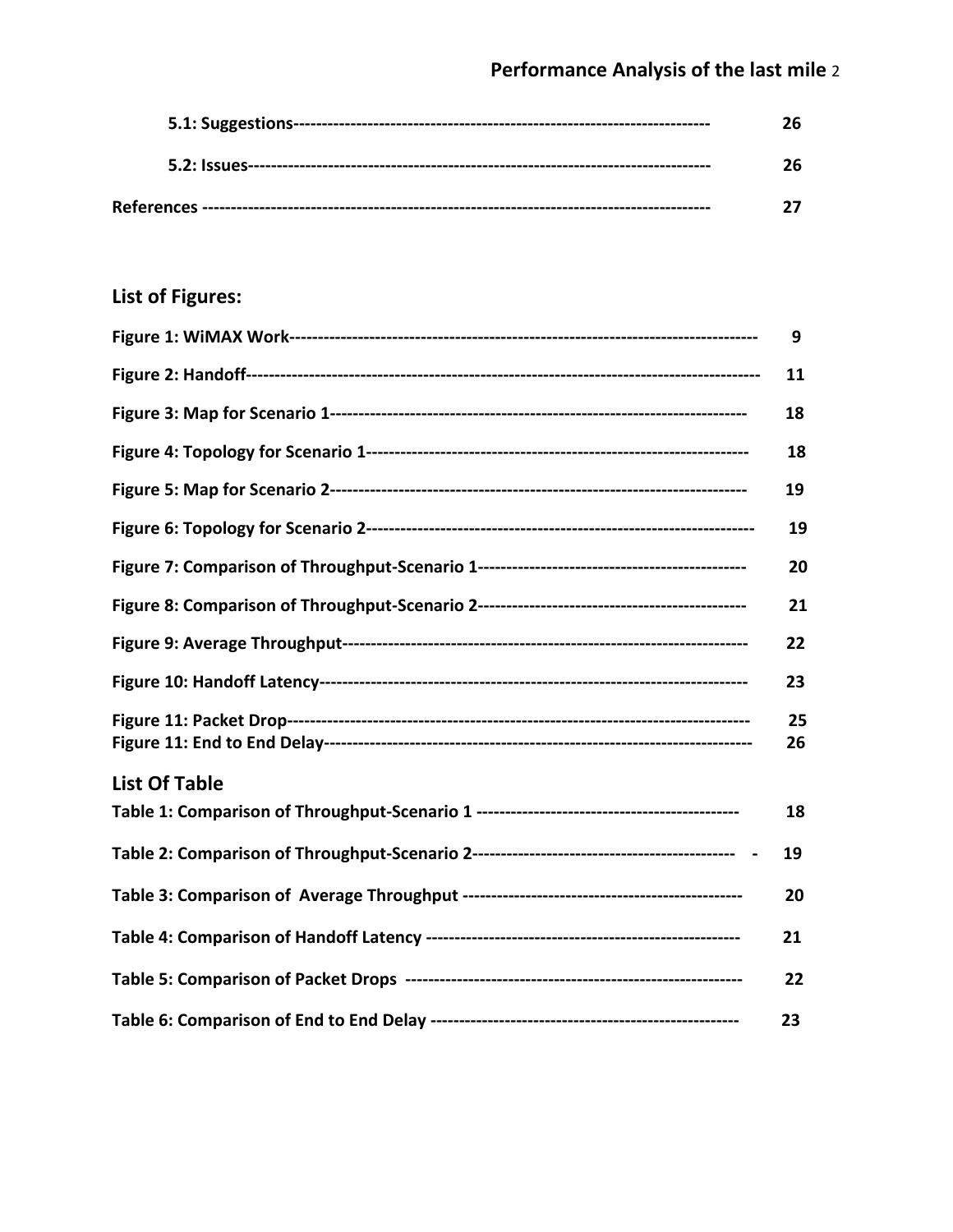# **Statement**

We hereby proclaim that this thesis is based on the results we found by our hard work. Contents of the work found by other researcher(s) are motioned by references. This thesis has never been previously submitted for any degree neither in whole nor in part.

\_\_\_\_\_\_\_\_\_\_\_\_\_\_\_\_\_\_\_\_\_\_\_\_\_\_ \_\_\_\_\_\_\_\_\_\_\_\_\_\_\_\_\_\_\_\_\_\_\_\_\_\_\_\_

Signature of Supervisor:

Ms. Sadia Hamid Kazi

\_\_\_\_\_\_\_\_\_\_\_\_\_\_\_\_\_\_\_\_\_\_\_

Signature of Authors:

[Student ID: 10101005] [Student ID: 10101014]

\_\_\_\_\_\_\_\_\_\_\_\_\_\_\_\_\_\_\_\_\_\_\_\_\_\_

Ratul Raihan Ireen Mahmood

M. Rezaur Rahman

[Student ID: 11101021]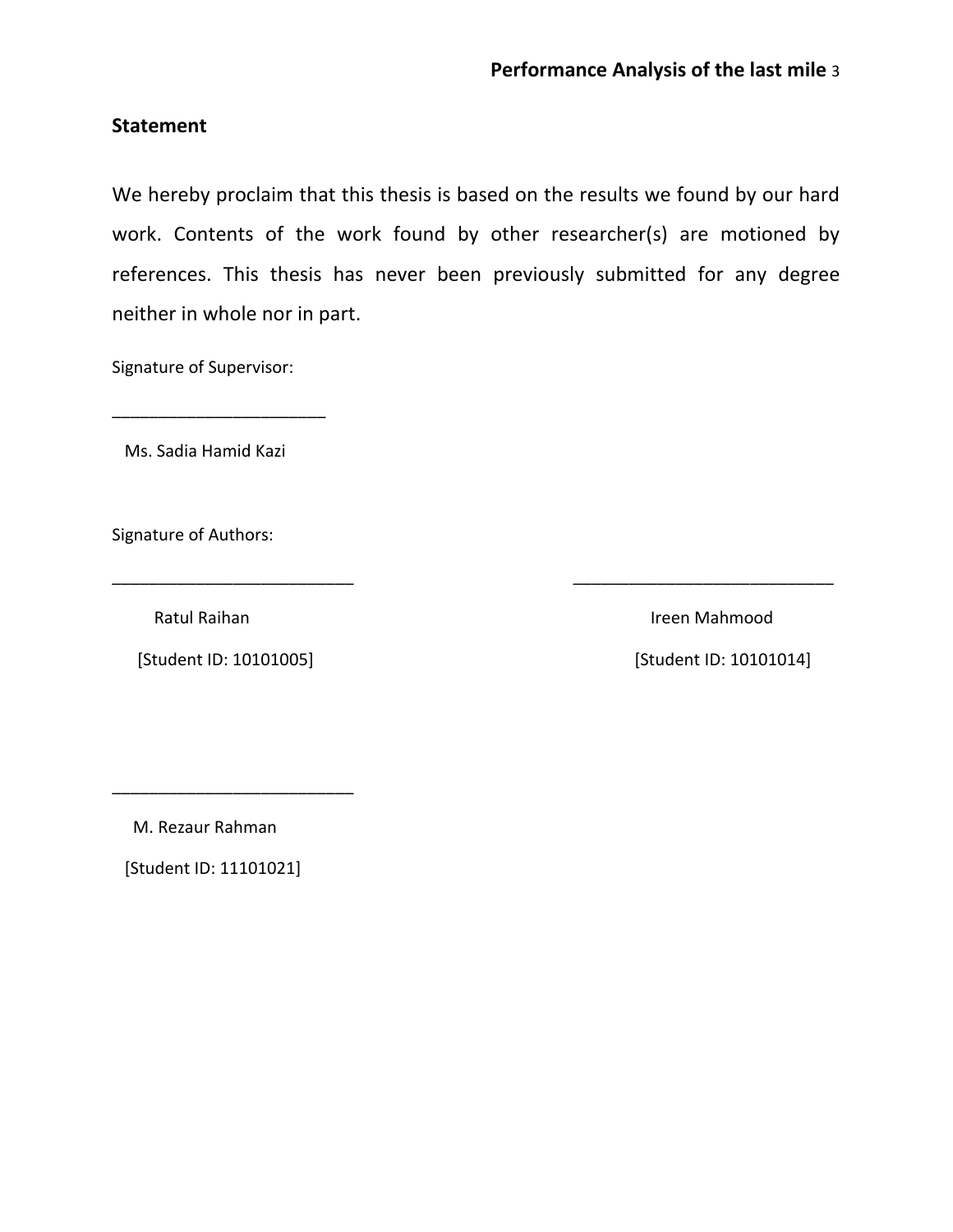# **Acknowledgment**

We would like to thank almighty ALLAH for giving us the opportunity and aptitude to complete a valuable amount of knowledge in this life span and with His blessings; we shall continue to pursue all the good things in our life ahead.

We also thank our supervisor, Ms. Sadia Hamid Kazi heartily for giving us the opportunity to work under her and also for her kind support in making this research successful.

We thank BRAC University for giving us the opportunity to be a part of it and all the faculty members who have taught and motivated us to think more deeply.

Finally, we would like to thank all the seniors and juniors who have helped in minute tasks. We may miss names so we thank you all heartily.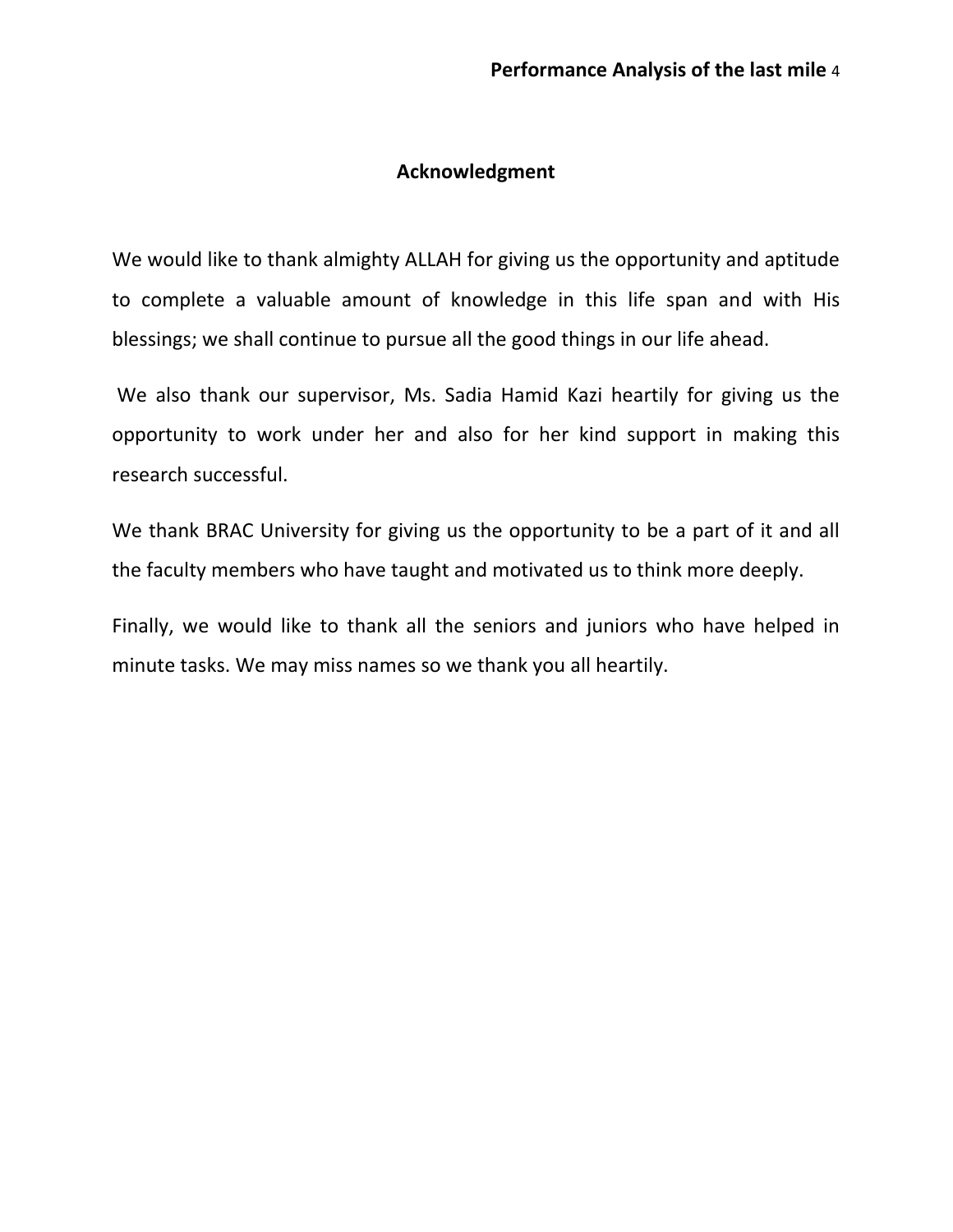#### **Abstract**

WiMAX (Worldwide Interoperability for Microwave Access) is a [wireless](http://en.wikipedia.org/wiki/Wireless) communications standard designed to provide 30 to 40 megabit-per-second data rates. WiMAX is considered as an appropriate technology to provide the Last Mile Access to ICTs Infrastructure and Services in Rural Areas. Compared with other wired solution such as ADSL, or any other wireless or satellite system, WiMAX based access networks will enable operators and service providers to costeffectively reach millions of new potential customers providing them with broadband ICTs access. In this thesis we will focus on the deployment of the last mile access of the WiMAX network model using NS3 and observe the overall performance of traffic handling between fixed and mobile nodes and the base stations for a standard rural area of Bangladesh.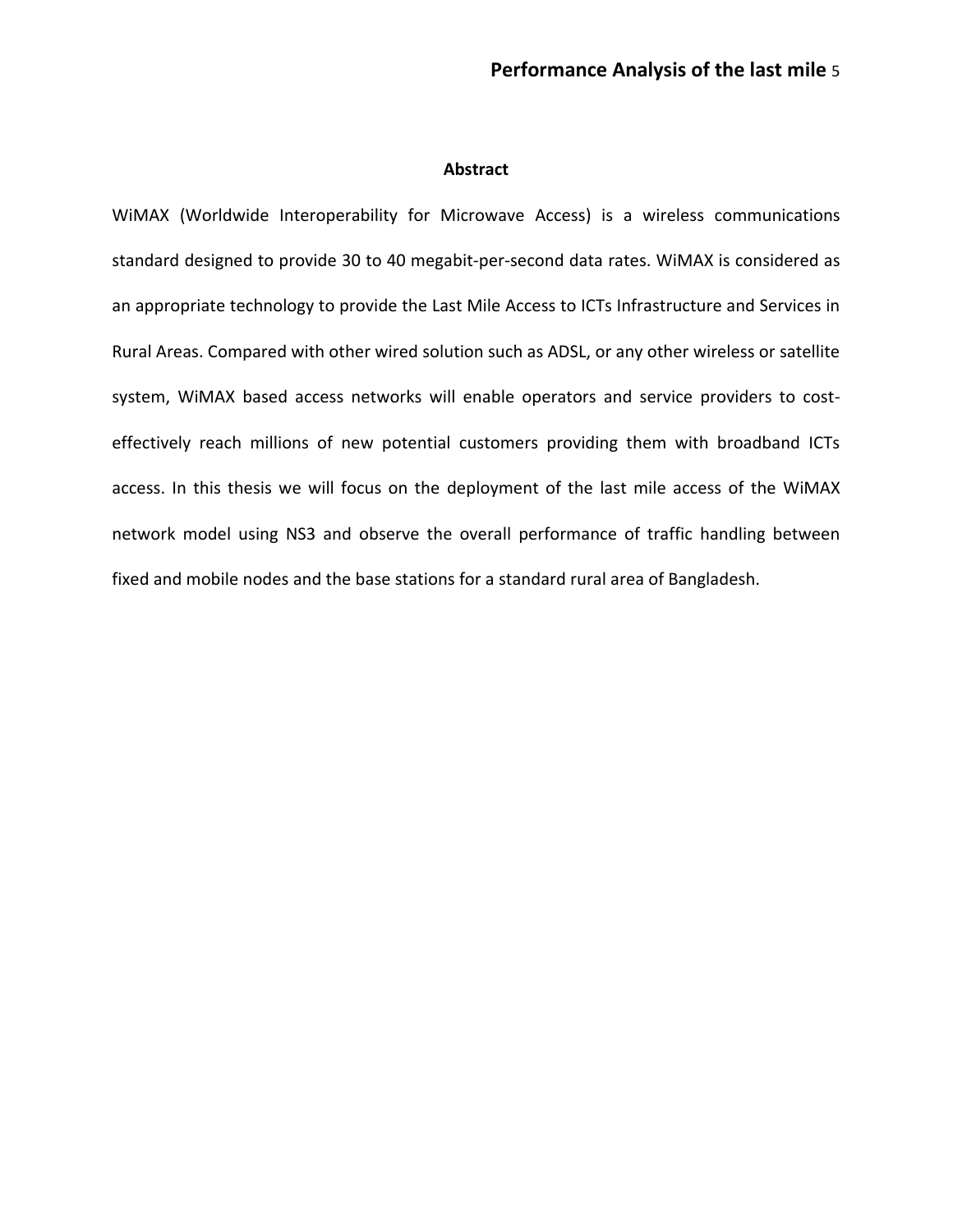#### **Part 1: Introduction**

#### **1.1: Objectives**

This is a time of communication, and internet is a base to accelerate this communication. There are a number of internet connection types, among them WiMAX technology is very efficient solution to get desirable and cost effective internet facility. Although WiMAX technology is quiet new concept, urban area in Bangladesh is already brought under its coverage. But rural area of Bangladesh is not thought to be served with WiMAX network yet. Because of infrastructure and other issues, it not done yet, so we tried to bring a solution that rural area of Bangladesh can be brought under WiMAX coverage with better performance. We have also tried to analyze and update existing algorithms to get better last mile performance of WiMAX in rural area.

To analysis last mile performance we had to test issues like vertical handoff exhaustively along side's throughput comparison, packet drop, latency etc.

Our main target was to make the last mile access of WiMAX more efficient by achieving more competent seamless handoff and incorporate bandwidth with the existing MIH algorithm.

We have tried to detect whether it is efficient we compare the handoff performance for the two proposed scenario using IEEE802.21 (MIH). The IEEE802.21 standard National Institute of Standards and Technology (NIST) provided the IEEE 802.21 add-on modules for network simulator, ns2.29. But IEEE 802.21 add-on module uses only signal strength and the interface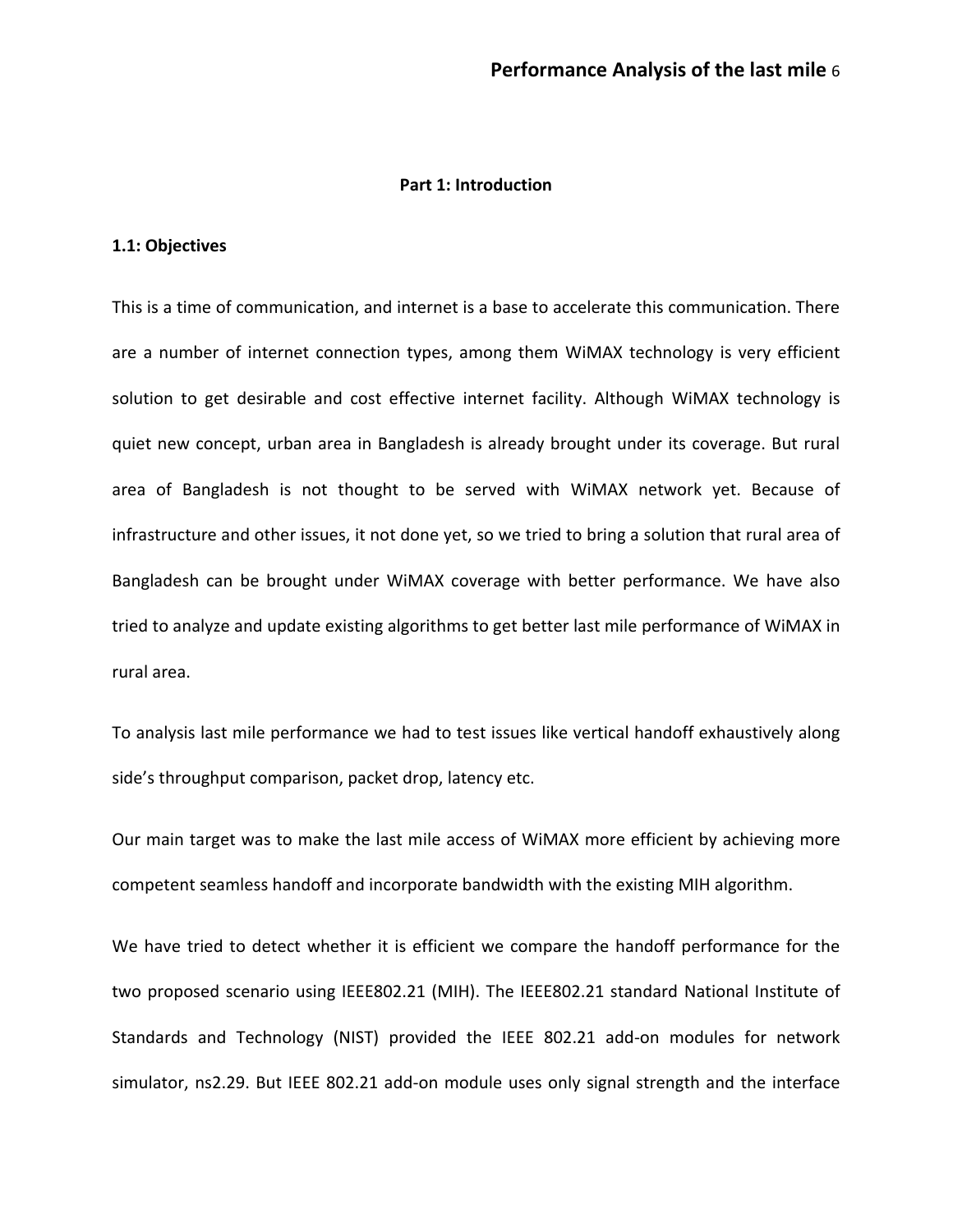# **Performance Analysis of the last mile** 7

type for the interface selection. There are many parameters which can be consider for the interface selection, such as available bandwidth, the price of the link, the user mobility and power of the battery etc.

## **Part 2: Theory**

#### **2.1: Last Mile Access**

First of all we need to know what last mile access is to understand our work. Last mile access is a figurative term. It does not mean the literal 'last mile'; it refers to the final leg of the telecom network delivering communications connectivity to retail customers. This is the part that actually reaches the customer. So in easy words "it YOU , are the last mile user".

The last mile is normally the speed holdup in communication networks; its [bandwidth](http://en.wikipedia.org/wiki/Bandwidth_%28signal_processing%29) bounds the bandwidth of data that can be transported to the customer.

### **2.2: WiMAX**

The Term WiMAX means "Wireless interoperability for microwave access". This is one of the most efficient [wireless](http://en.wikipedia.org/wiki/Wireless) communications standard designed to provide 40 to 70 megabits-per-second data rates. It is referred by IEEE 802.16 and its extended range is 30



miles(appox.). WiMAX **Figure 1: WiMAX Work**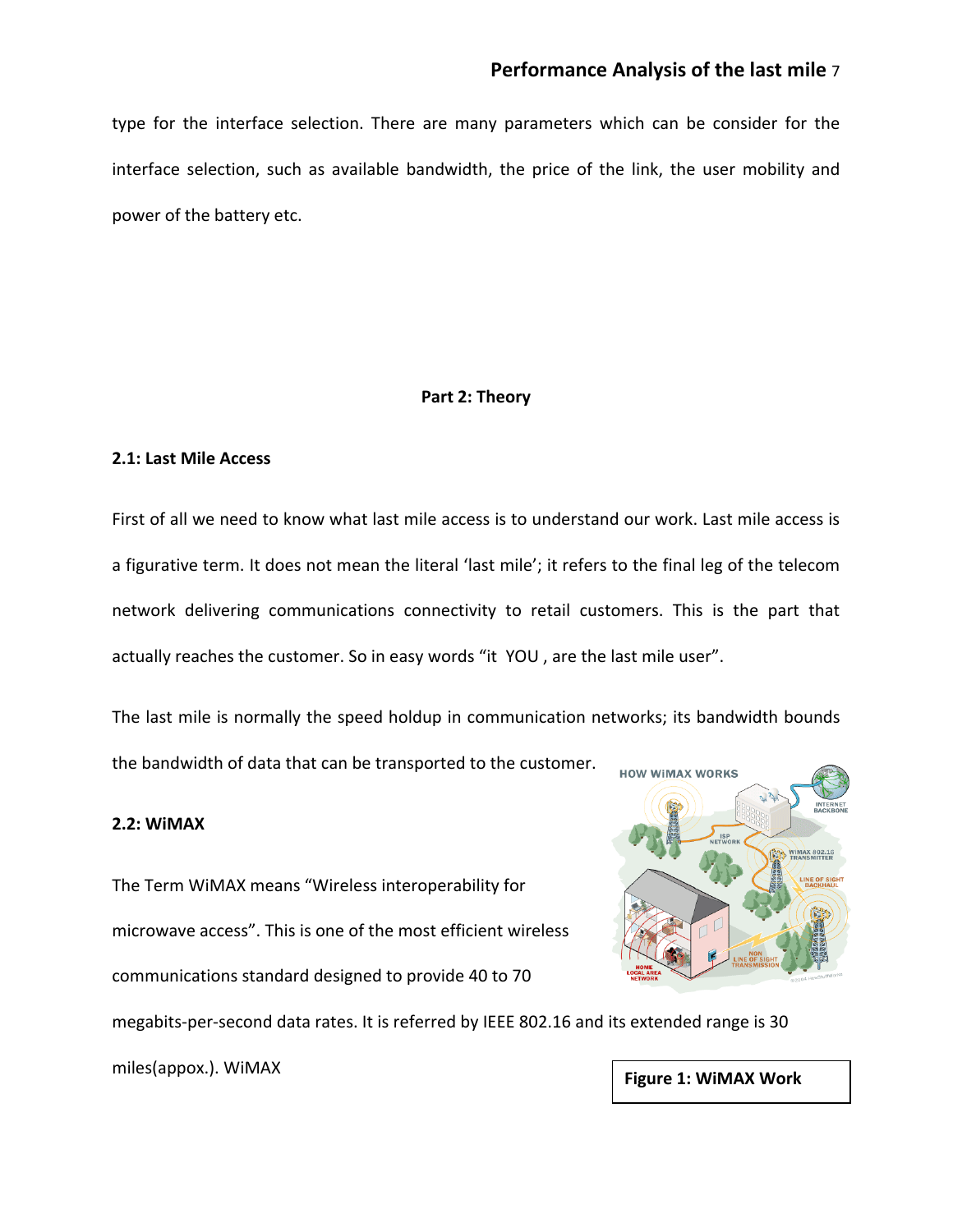is the closest technology to meet the standards of true 4G.  $^1$ 

A WiMAX system has two parts: A **WiMAX tower**- this is similar to mobile phone tower. A WiMAX tower can provide coverage up to 3,000 square miles (~8,000 square km). Secondly a **WiMAX receiver** – this receiver and antenna could be a small box or [PCMCIA card,](http://computer.howstuffworks.com/removable-storage.htm) or they could be built into a laptop the way Wi-fi access is today.

#### **2.3: Why Rural Area?**

Now the question is supposed to arise why we have selected rural area for to run our research on. There are numerous reasons like more apps are being made for rural populations nowadays. For example even there are some apps to assist the farmers in agriculture that needs internet connection, but it is really tough to serve villages with internet. In recent days, we observed a lot of economic activities in village areas aside urban area. Besides those, increasing use of mobile banking, online tale-medical assistance, and insufficient work about rural area has influenced us to select a rural area to work on.

#### **2.4: Why WiMAX?**

Why do we say WiMAX : The best way to serve rural area? Because using cable is costlier in village. In villages scattered places are to be served, and WiMAX has additional range. WiMAX is also a good combination of low cost and flexibility. Some other advantages include few wireless base stations gives huge coverage, multifunctional application and WiMAX has the ability to interoperate across various network types.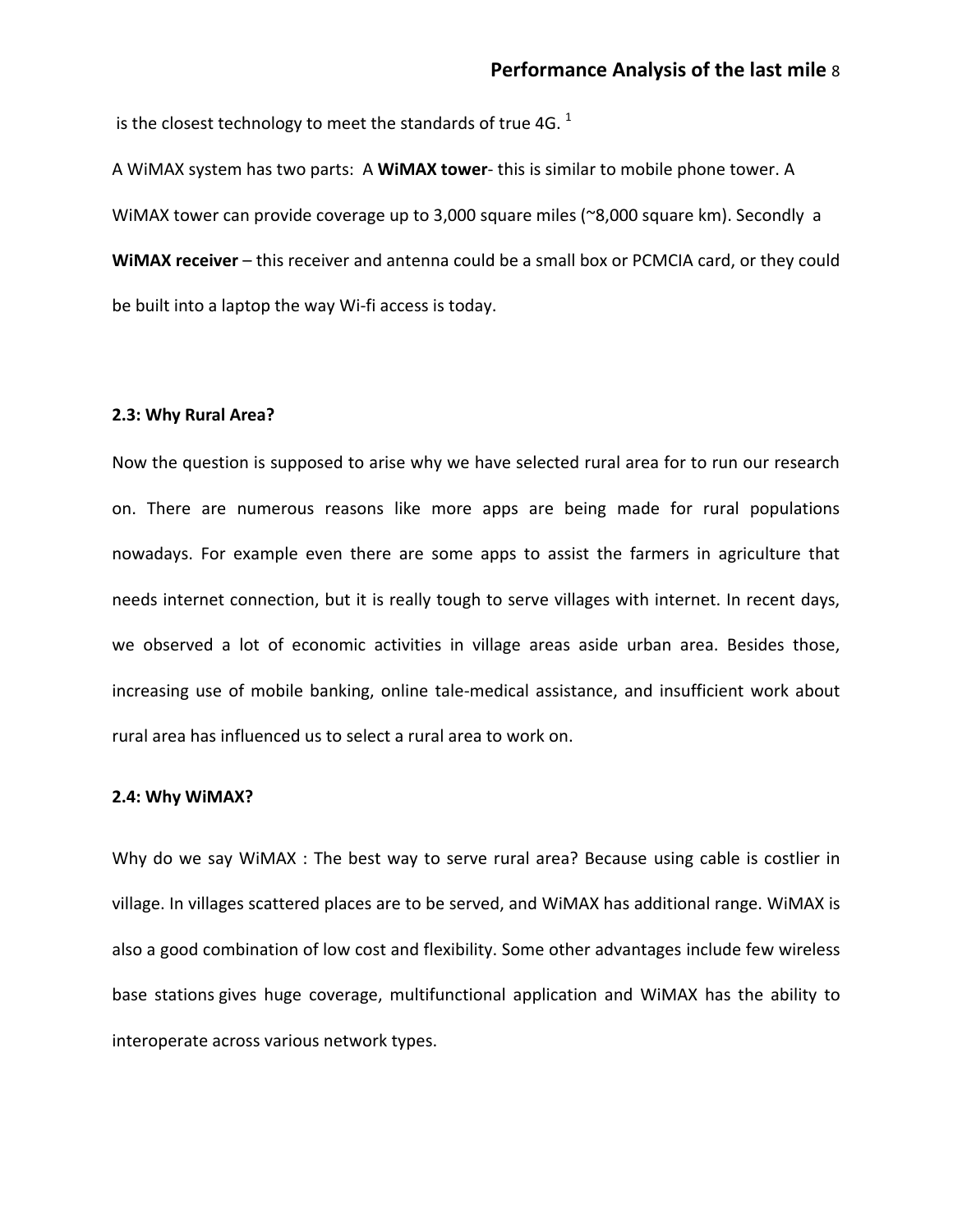### **2.5: Handoff:**

When a mobile device move away and enters one new cell coverage from another, the connection is also transferred to the new cell, this process is called handoff. Handoff maintain the user's active session when it is moving. The performance of last mile largely depends on handoff, so the handoff issues are being monitored strongly when we have done our work.

When handoff occurs, packet drop is a usual issue, so we have tried to figure out a feasible handoff policy that will decrease packet drop and increase the throughput.<sup>2</sup>There are two types of handoff.

**2.5.1: Horizontal Handoff:** When the handoff occurs between same networks, then it is called horizontal handoff.

**2.5.2: Vertical Handoff:** When the handoff occurs between two different networks, then it is called horizontal handoff.



**Figure 2: Handoff**

We will focus mainly on vertical handover.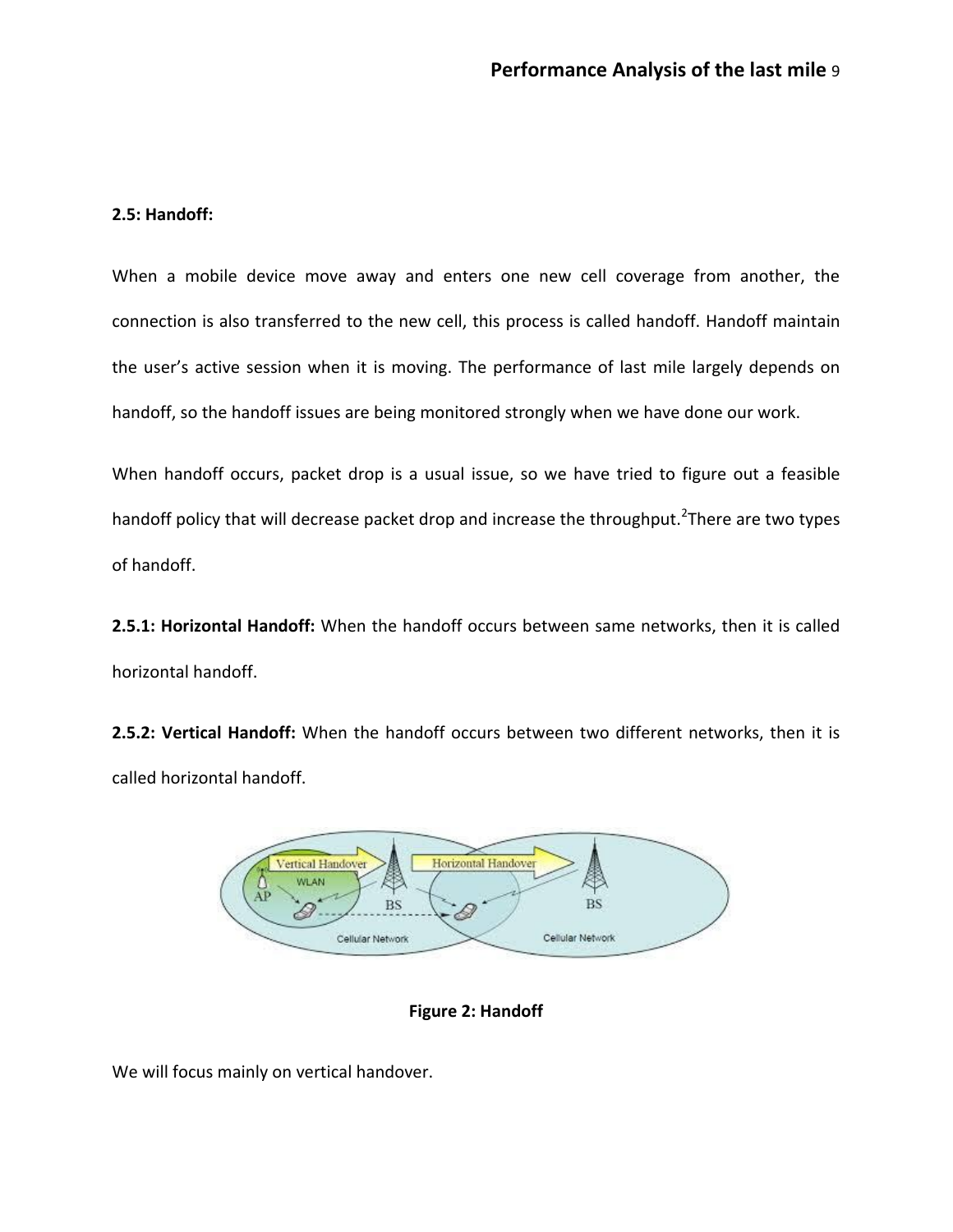# **Performance Analysis of the last mile** 10

VHO process can be divided into three main steps, namely system discovery, handoff decision and handoff execution. During the system discovery step, the MN equipped with multiple interfaces has to determine which networks can be used and the services available in each network. These wireless networks advertise the supported data rates for different services. During the handoff decision step,

The mobile device determines which network it should connect to. The decision will depend on various parameters or handoff metrics including the available bandwidth, delay, access cost, transmit power, current battery status of the mobile device, and even the user's preferences. Finally, during the handoff execution step, the connections need to be rerouted from the existing network to the new network in a seamless manner. This step also includes the authentication and authorization, and the transfer of user's context information among and the contract of the contract of the contract of the contract of the contract of the contract of the contract of the contract of the contract of the contract of the contract of the contract of the contract of the

A handover from WiMAX to WLAN network is triggered after a better radio condition is perceived with WLAN. The MN associates with the WLAN AP, perform authentication, obtain IP address if needed, and set up all the QoS for the data session. During this process, WiMAX connection is kept active and data traffic streams through WiMAX network. After WLAN connection is successfully established, the MN starts switching to the semi-idle mode by sending a DREG-REQ (deregistration request) with a semi-idle mode signal to the BS. The BS retains all the MN context information. MN and BS release all the connections assigned to MN except the elementary Connection, but keeps the other MN context such as service flow data.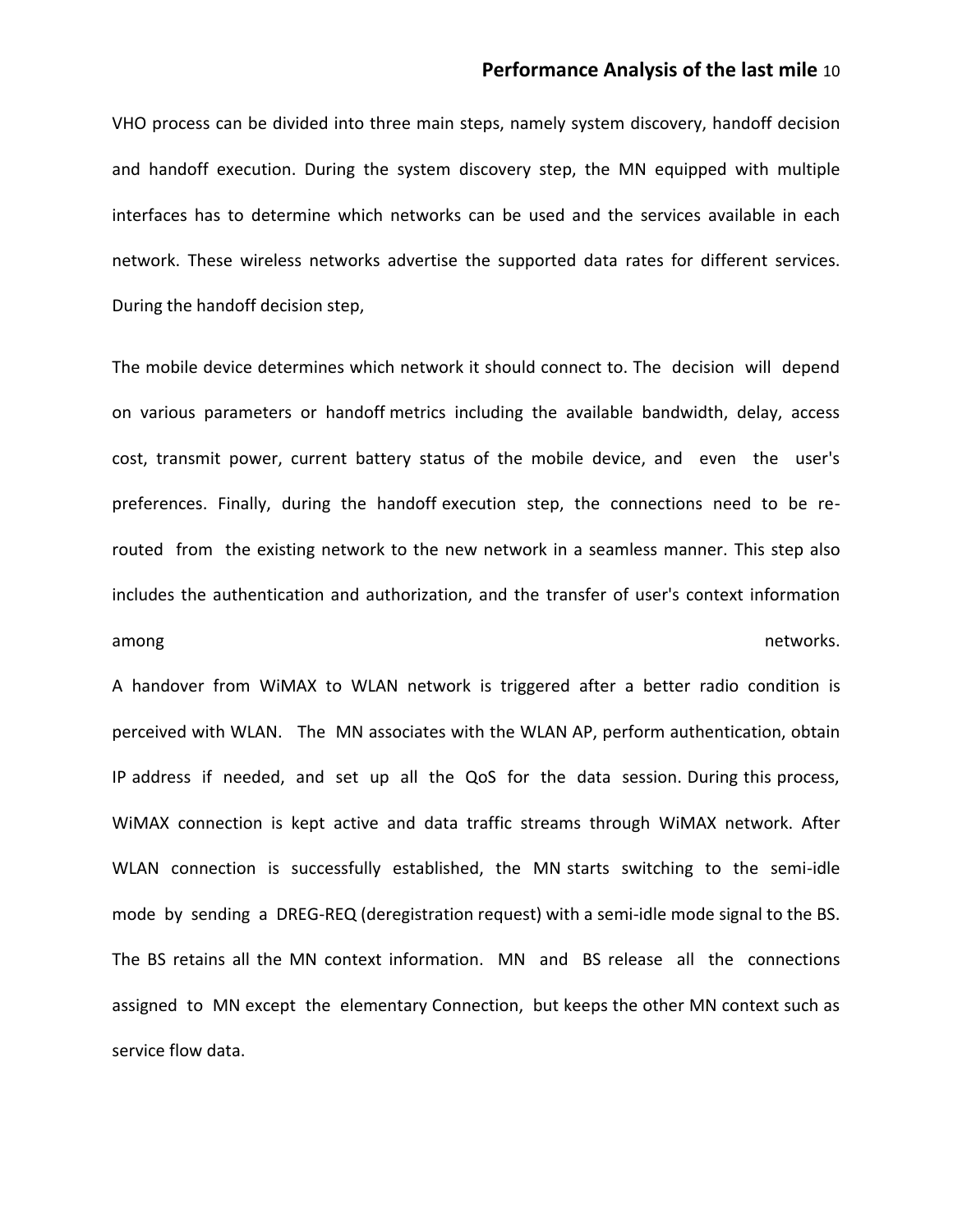# **Performance Analysis of the last mile** 11

When handover from WLAN to WiMAX network is activated, the MN initiates network re-entry with the target BS. The target BS can be the same BS that the MN was connected with before or a different one. If the target BS still has the valid background information for the MN, it shall notify the MN seeking network re-entry and omitting certain procedures by sending a RNGRSP with HO process optimization TLV and completing the fast network reentry process accordingly; otherwise, it shall obtain the MN context from the paging controller. While the MN stays in WLAN, there will be new session established, or existing session could be modified or released. The service flow management procedures are combined together with ranging procedure. $3$ 

## **2.6: MEDIA INDEPENDENT HANDOVER**

The Media Independent Handover is a standard proposed by IEEE 802.21 working group for enabling handover in heterogeneous wireless networks. It provides link-layer intelligence and other network related network information to upper layers to optimize handovers between heterogeneous networks. This includes media types specified by Third Generation Partnership Project (3GPP), 3G Partnership Project 2 (3GPP2), and both wired and wireless media in the IEEE 802 family of standards.<sup>[4][5]</sup>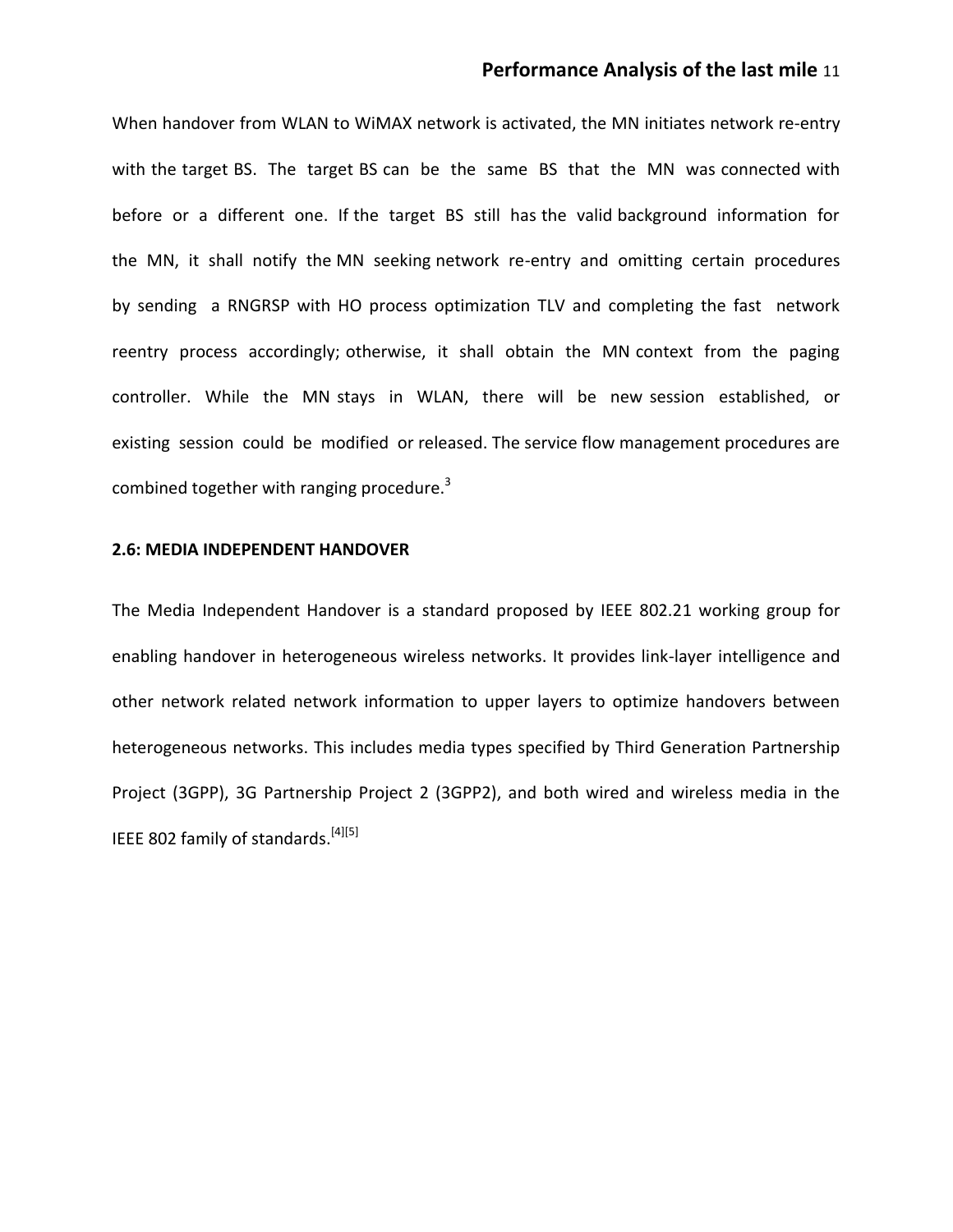| 2.6.1:<br>MEDIA INDEPENDENT HANDOVER            |                                                                 |  |
|-------------------------------------------------|-----------------------------------------------------------------|--|
| Algorithm:                                      |                                                                 |  |
| \$wl_node base-station [AddrParams addr2id      | \$wl input \$Acptband                                           |  |
| [\$bstation node-addr]] ;#attach<br>mn<br>to    | \$detect wl \$int fa0{new}                                      |  |
| basestation                                     | \$ctrl detect \$N                                               |  |
| \$wl node set X_300.0                           | set \$NoiseRatio=10/[log -1 {\$N}]                              |  |
| \$wl node set Y 40.0                            | set \$SNR=log2{(1+ \$NoiseRatio)}                               |  |
| \$wl_node set Z 0.0                             | set \$bandwidth = {\$capacity/\$SNR}                            |  |
| HAaddress<br>[AddrParams<br>addr2id<br>set      | if \$bandwidth>\$Acptband then                                  |  |
| [\$bstation node-addr]]                         | [\$wl node set int (1)] set int fa0                             |  |
| [\$wl_node set regagent_] set home_agent_       | else                                                            |  |
| \$HAaddress                                     | $[\frac{\xi}{\text{wl}} \text{ node set int } (1)]$ set int fa0 |  |
| \$ns at 15.0 "\$wl node setdest 750.0 40.0 5.0" | end                                                             |  |
| \$ns at 100.0 "\$wl node setdest 100.0 40.0     | [\$wl node set mac (0)] set-diuc 1                              |  |
| 5.0"                                            | [\$wl node set mac (0)] setflow UL 10000                        |  |
| [\$wl node set mac_(0)] set-channel 0           | BE 275 2 0 0.05 15 1 0 0 0 0 0 0 0 0 0 0 ;#                     |  |
| set \$bandwidth 0.0                             | setting up static flows                                         |  |
| Set \$Acptband 0.0                              | $[\frac{\xi}{10000}]$ set mac $(0)$ ] setflow DL 10000          |  |
| set \$capapcity 54.0                            | BE 275 2 0 0.05 15 1 0 0 0 0 0 0 0 0 0 0 ;#                     |  |
| set \$SNR 0                                     | setting up static flows                                         |  |
| set \$NoiseRatio 0                              |                                                                 |  |
|                                                 |                                                                 |  |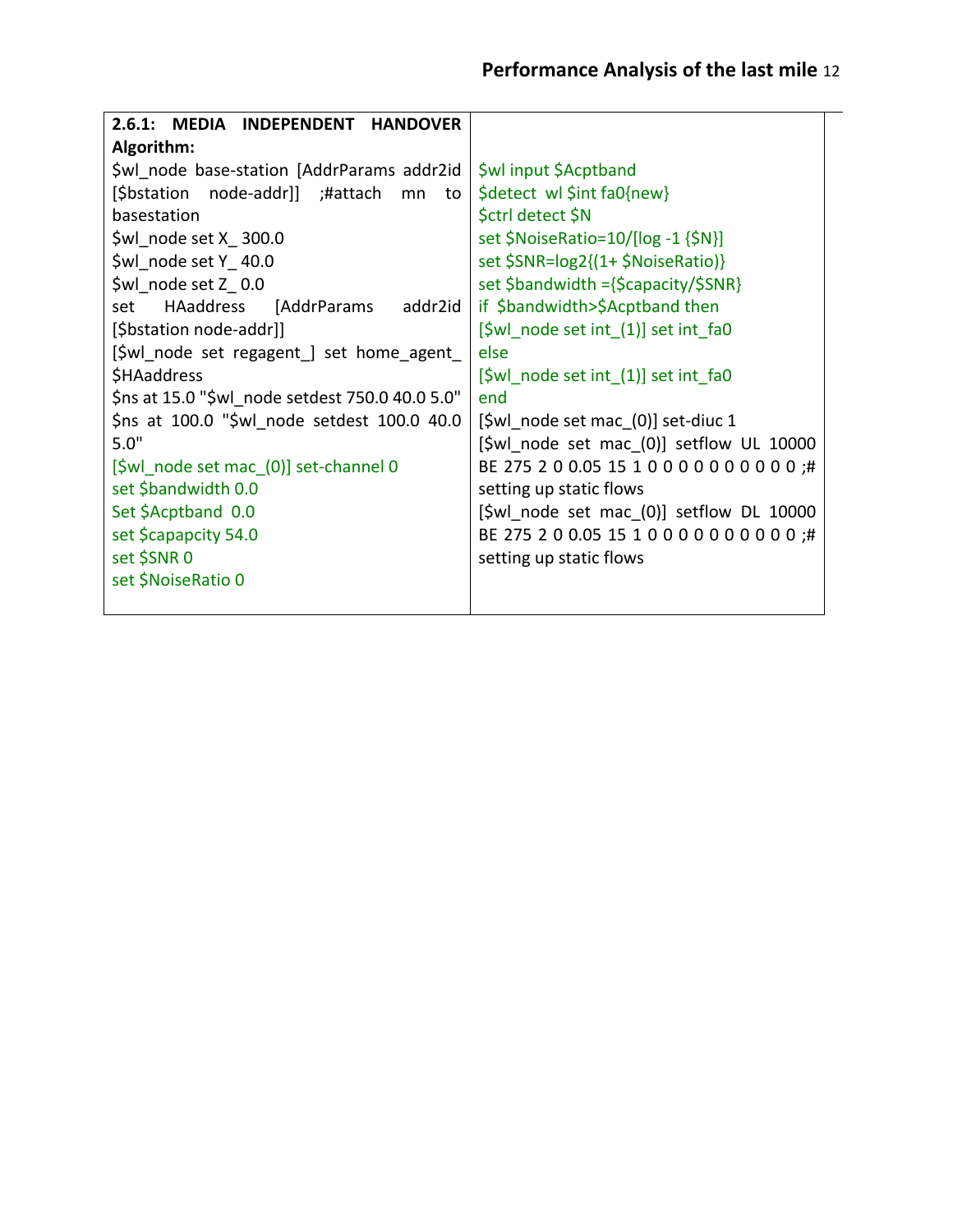**2.6.2: Simplified Flow Chart for MIH Algorithm:**

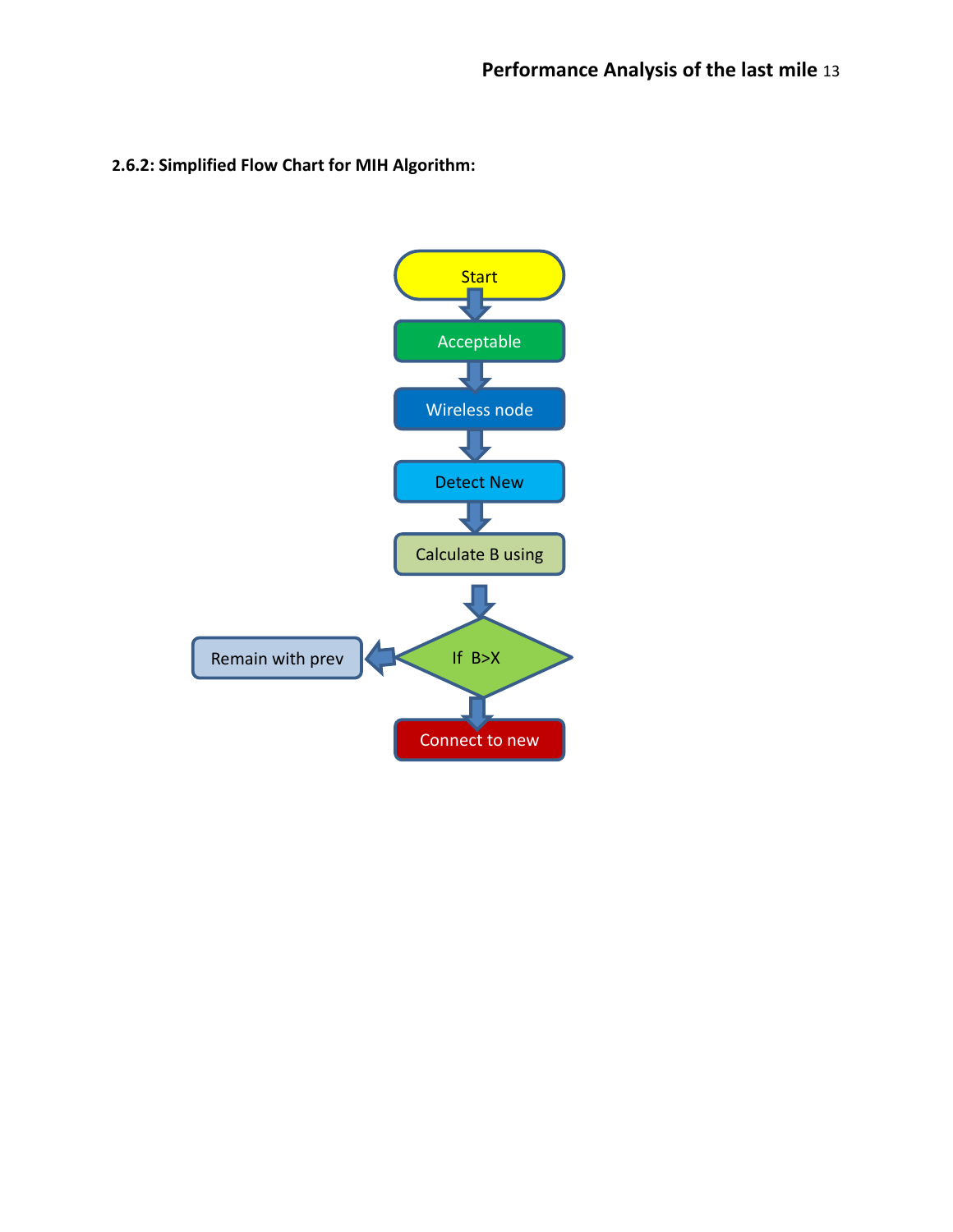# **PART 3: Methodology**

Our work has been progressed in different levels. That include:

- Topology Collection
- NS2 Simulation on Map
- Tested both WiMAX and Wi-fi Network
- Data Analysis
- Result

# **3.1: Topology Collection**

To find a "standard rural area of Bangladesh" we picked up several places to work on. Among them, Sirajgong, Faridpur and Gazipur were in our consideration. But to run our research we had to select one distinct place to work on. Considering all aspects like distance from Dhaka, weather, transportation and height of buildings, we have finalized Gazipur as our test-area for research. As Gazipur is a large area, we decided to work only a part of that area named 'Maona-Telihatti Union Parishad'.

## **3.2: NS2 Simulation**

NS2 is Network Simulator. We have used NS2.29 with patch to simulate WiMAX topology. As stated earlier we have considered two scenarios to run our research.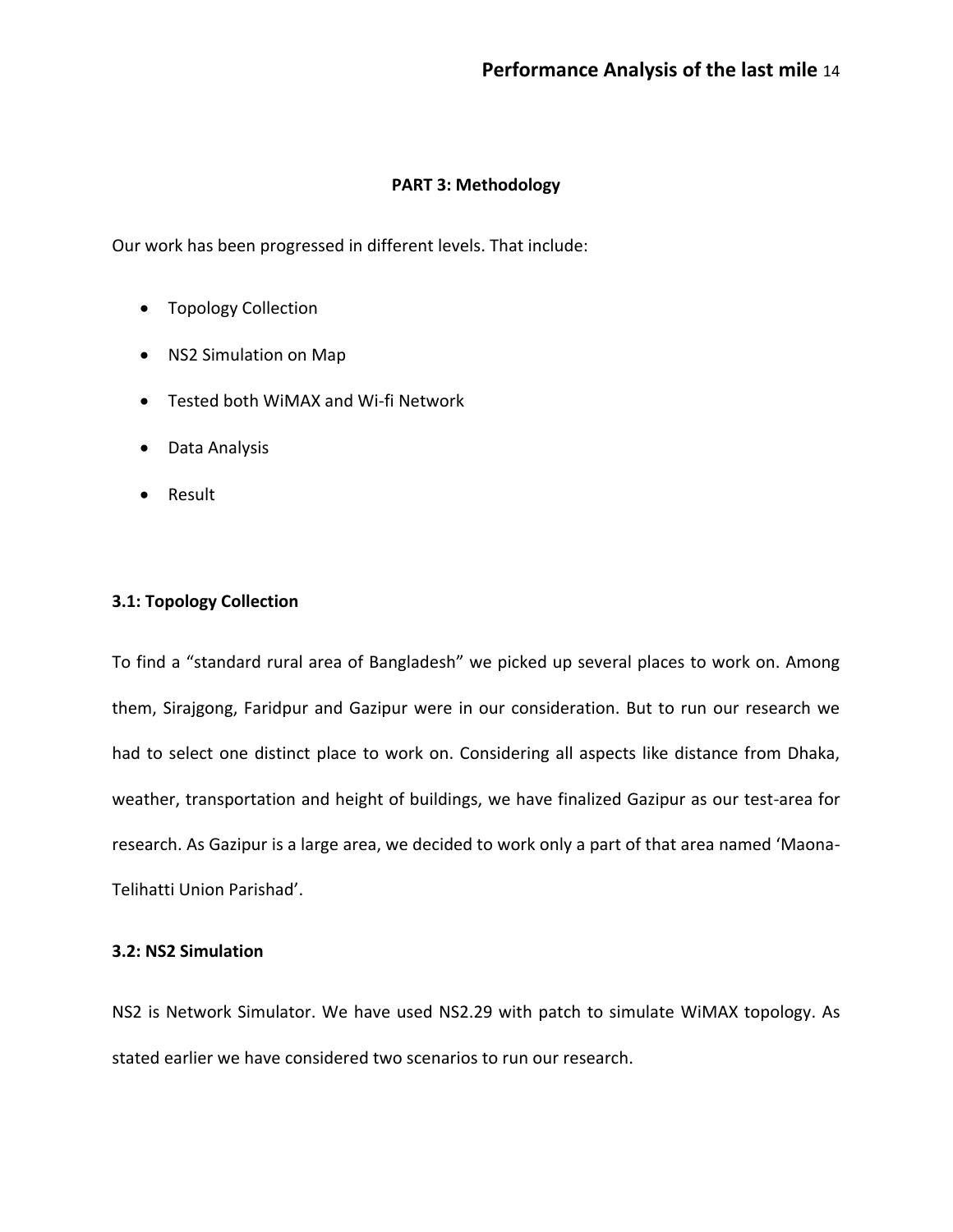# **3.3: Simulation Setup**

To setup the simulation, we have fixed some parameters for our problem. Based on those parameter we have simulate our two scenarios. The fixed parameters were:

- Number of mobile device-1
- Model two-ray ground
- Wired links All wired links support 100Mbps
- WiMAX coverage 500 m
- WiMAX Parameters
	- o Technology: 16QAM (10 Mbps)
	- o BS Tx power: 15 W (41 dBm) @ 3.5 GHz
	- o RX Thresh : 1.215 e-9 W (∼−60 dBm)
	- o CSTresh : Level 80% of RX Thresh
- Wi-Fi coverage 100 m
- Wi-Fi parameters
	- o Technology: 802.11 b (11 Mbps)
	- o AP Tx power: 100 mW (20 dBm) @ 2.471 GHz
	- o RX Thresh: 0,989 e-9 W (∼ −60 dBm)
	- o CSThresh : Level 90% of RX Thresh
	- $\circ$  pr limit : 1.2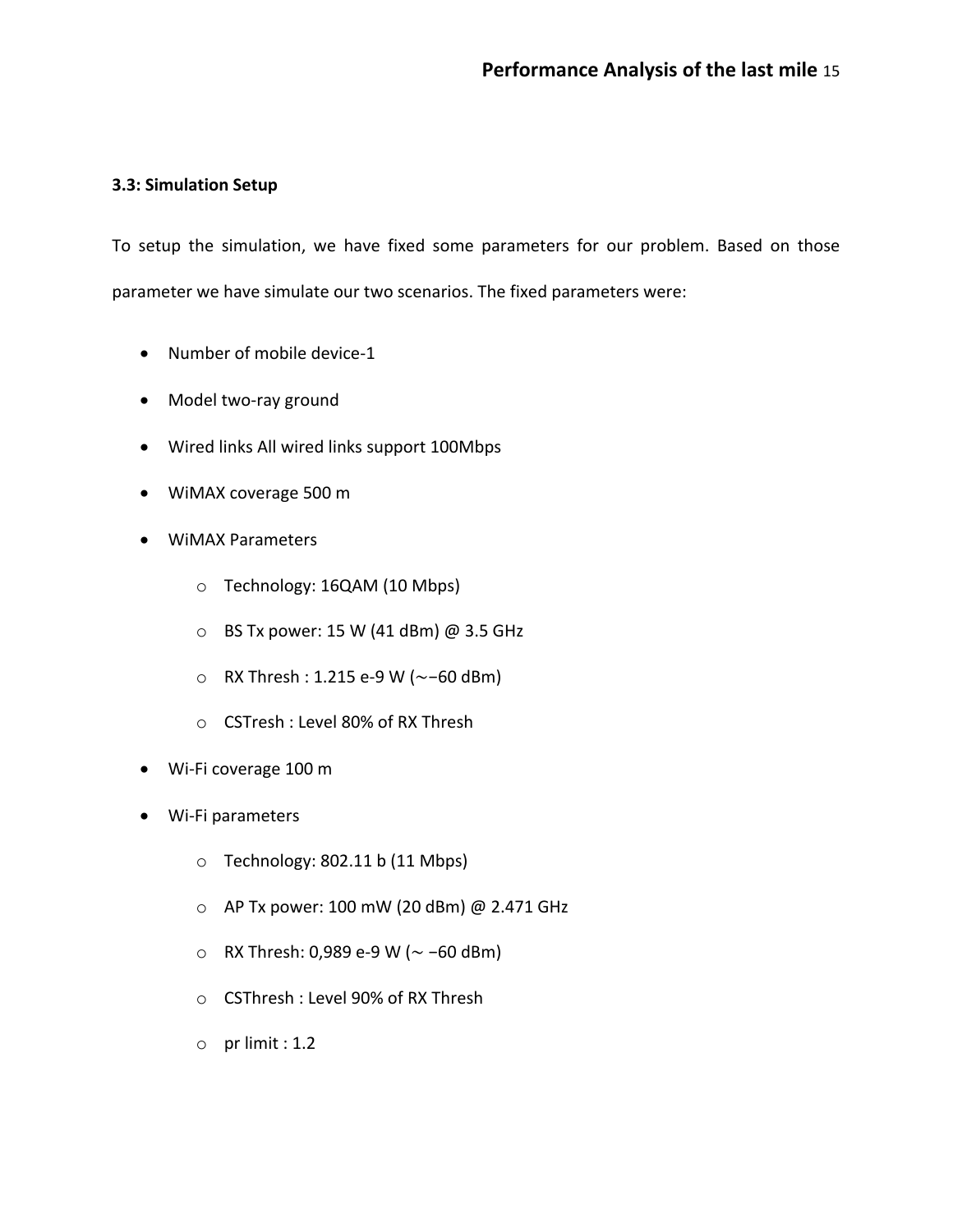# **3.4: Scenario 1**

WiMAX Tower -1

Access Points- 15

We have used single WiMAX tower with 15 access point to extend network coverage.



**Figure 3: Map for Scenario 1**



**Figure 4: Topology for Scenario 1**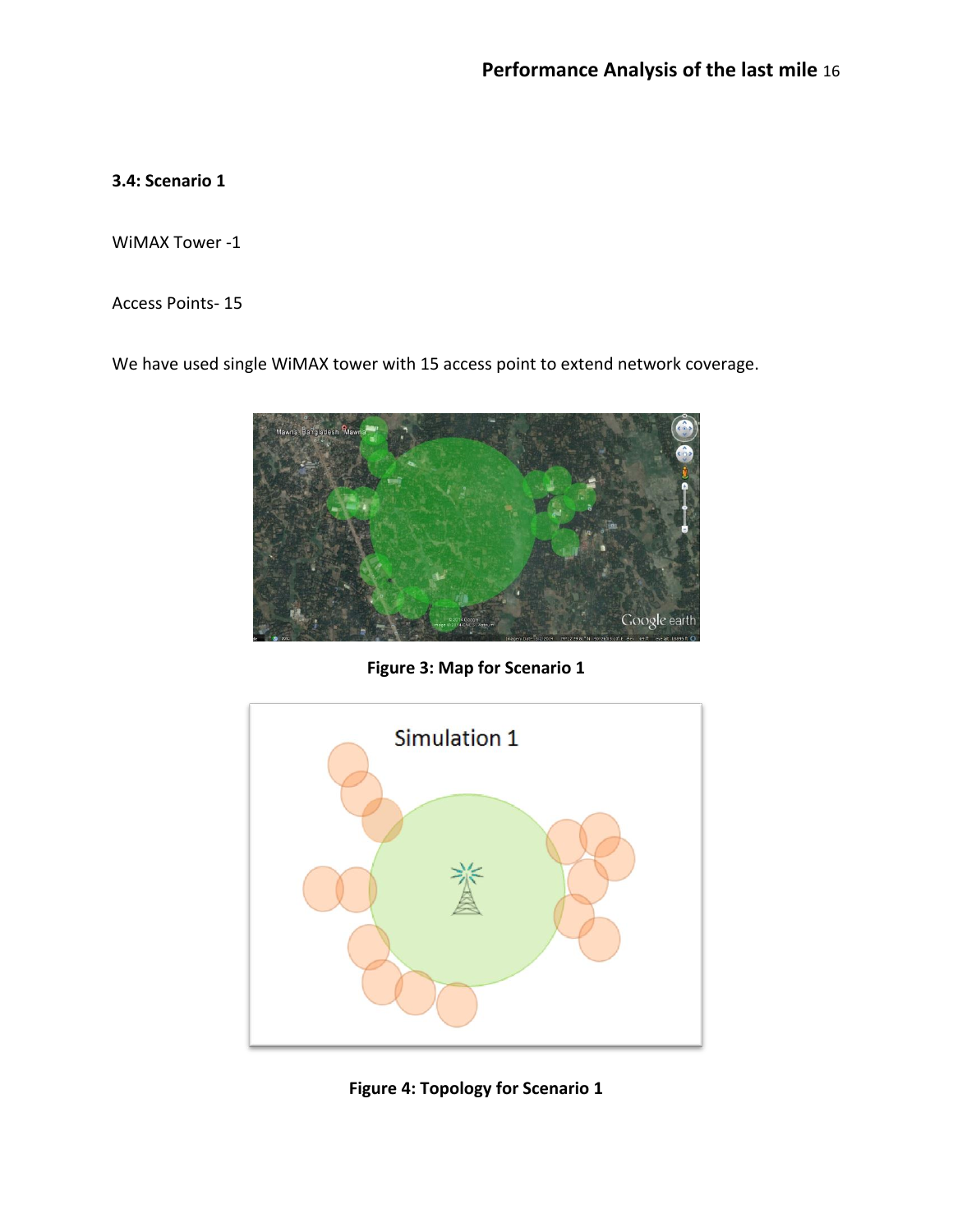# **3.4: Scenario 2**

WiMAX Tower -2

Access Points- 7

In this scenario we have set two WiMAX towers and seven access points to extend network.



**Figure 5: Map for Scenario 2**



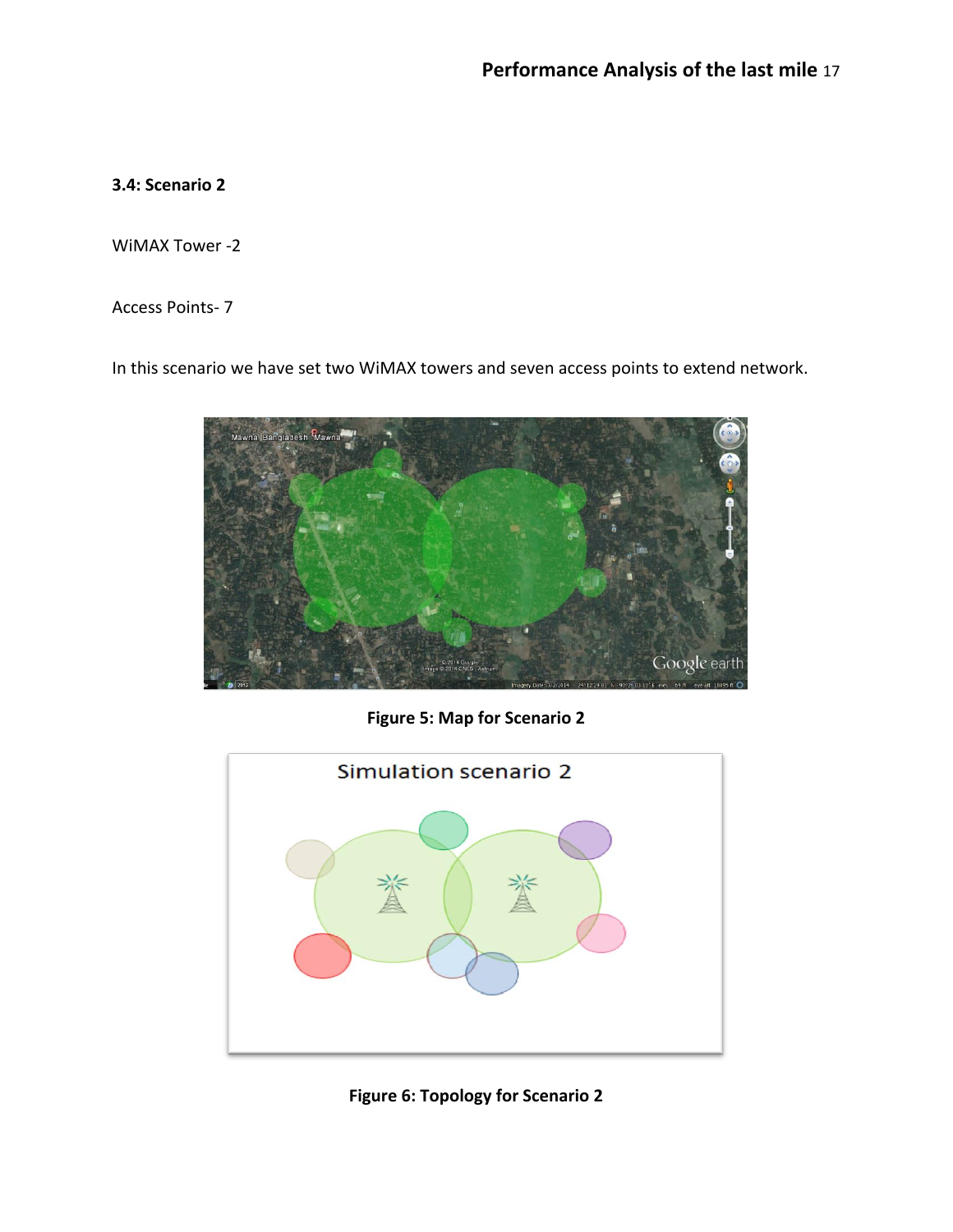### **Part 4: Results and Discussions**

We have studied our achieved data in 4 different parameters. They are discussed below.

We have tested whether incorporation of bandwidth made any changes to the overall thoughput in case of both the scenarios.

# **4.1: Comparison of Throughput-Scenario 1**

| Velocity(m/s) | With BW (KBPS) | <b>Without BW (KBPS)</b> |
|---------------|----------------|--------------------------|
|               | 570            | 553                      |
|               | 566            | 550                      |
| 6             | 562            | 548                      |
| Զ             | 565            | 546                      |
| 10            | 567            | 545                      |
| 12            | 567            | 543                      |

**Table 1: Comparison of Throughput-Scenario 1**



**Figure 7: Comparison of Throughput-Scenario 1**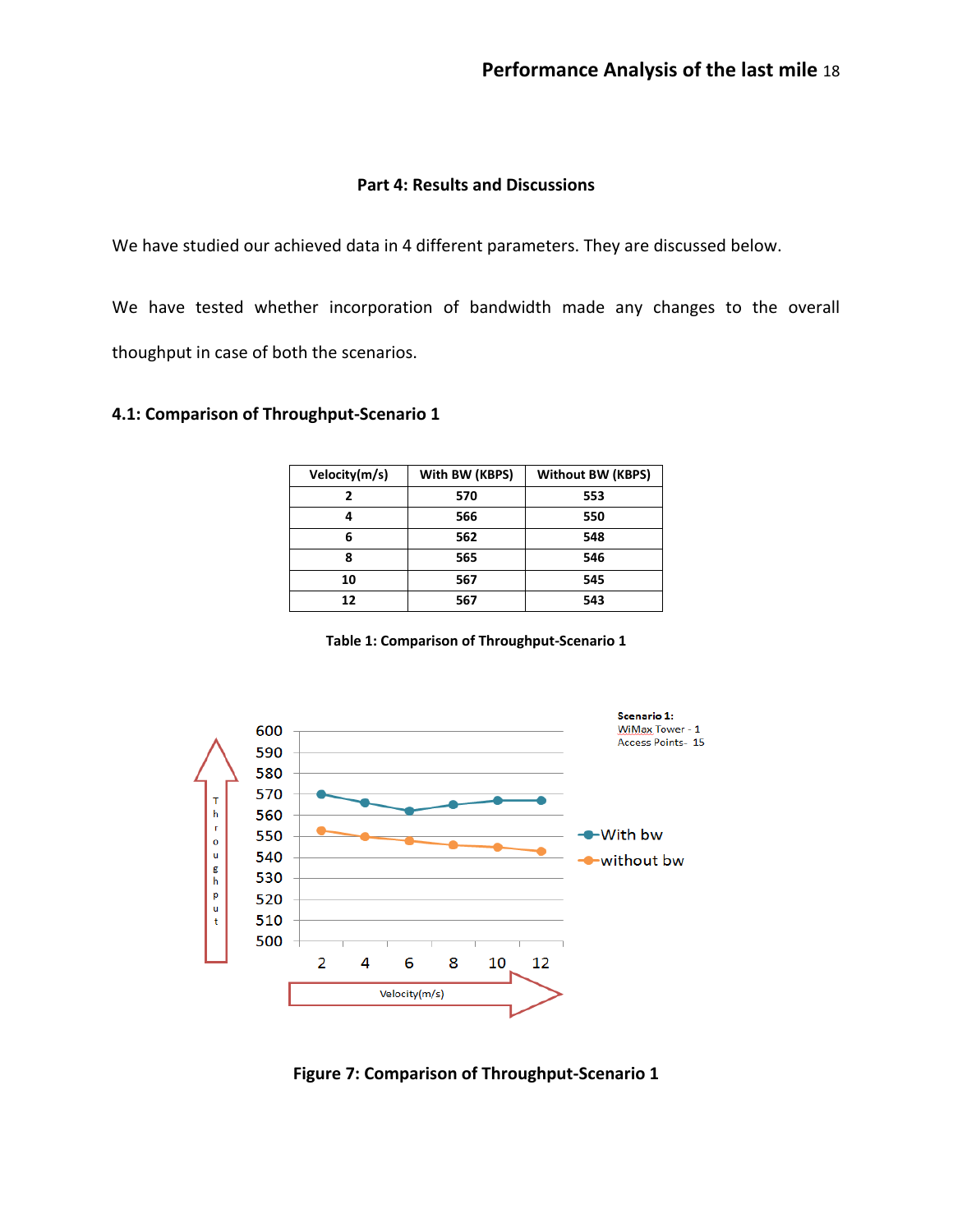As you can see the throughput after adding bandwidth has improved to a significant notable amount. Besides as before, the MIH module only considered the signal strength only, so there continuous decrease in throughput with the increase of movement of MN. After adding the BW, the MN now takes BW while deciding a HO and HO takes place considering network that offers more BW. So throughput does not decrease as much as before.

# **4.2: Comparison of Throughput-Scenario 2**

| Velocity(m/s) | With BW (KBPS) | <b>Without BW (KBPS)</b> |
|---------------|----------------|--------------------------|
|               | 465            | 436                      |
|               | 460            | 433                      |
| 6             | 463            | 430                      |
| 8             | 458            | 428                      |
| 10            | 457            | 428                      |
| 12            | 450            | 425                      |

**Table 2: Comparison of Throughput-Scenario 2**



**Figure 8: Comparison of Throughput-Scenario 2**

The result is same in scenario 2 as you can see the throughput is high after adding the BW.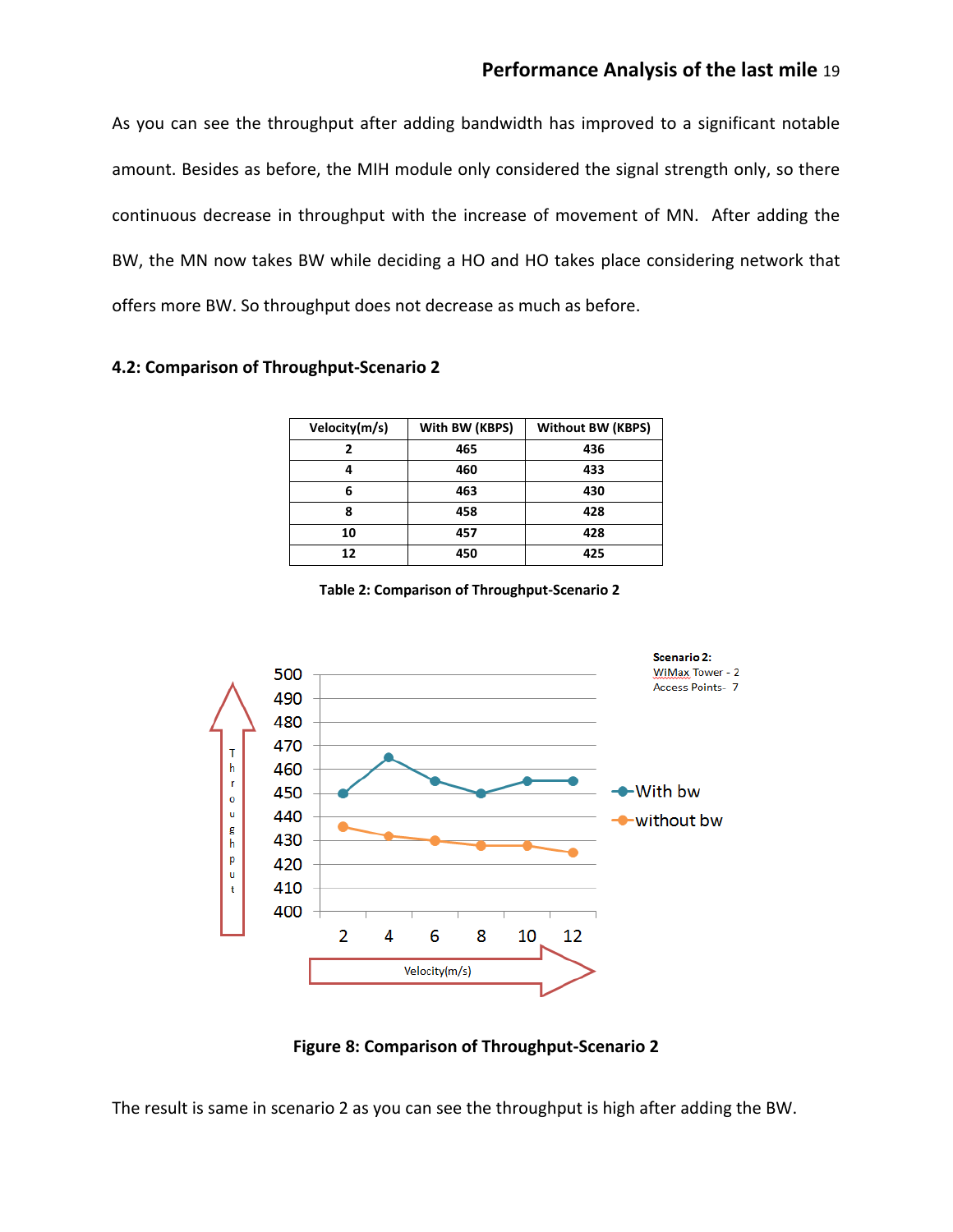#### **4.3: Average Throughput**

| Velocity(m/s) | Scenario 1(kbps) | Scenario 2(kbps) |
|---------------|------------------|------------------|
|               | 570              | 465              |
|               | 566              | 460              |
| 6             | 562              | 463              |
| 8             | 565              | 458              |
| 10            | 567              | 457              |
| 12            | 567              | 450              |

**Table 3: Comparison of Average Throughput**



**Figure 9: Graph of Average Throughput vs. Velocity of MN**

The graph above shows average throughput vs. velocity of Mobile node. As you can see, the performance in case of scenario 1, i.e. Having 1 BS and More AP's performs better. This is due to the face that more Wi-Fi to Wi-Fi and WiMAX to Wi-Fi Handover has occurred here. Whereas the scenario having less AP, number of Wi-Fi to Wi-Fi handoff is less and the WiMAX to WiMAX and WiMAX to Wi-Fi is more …which has decreased the throughput. So having less BS and more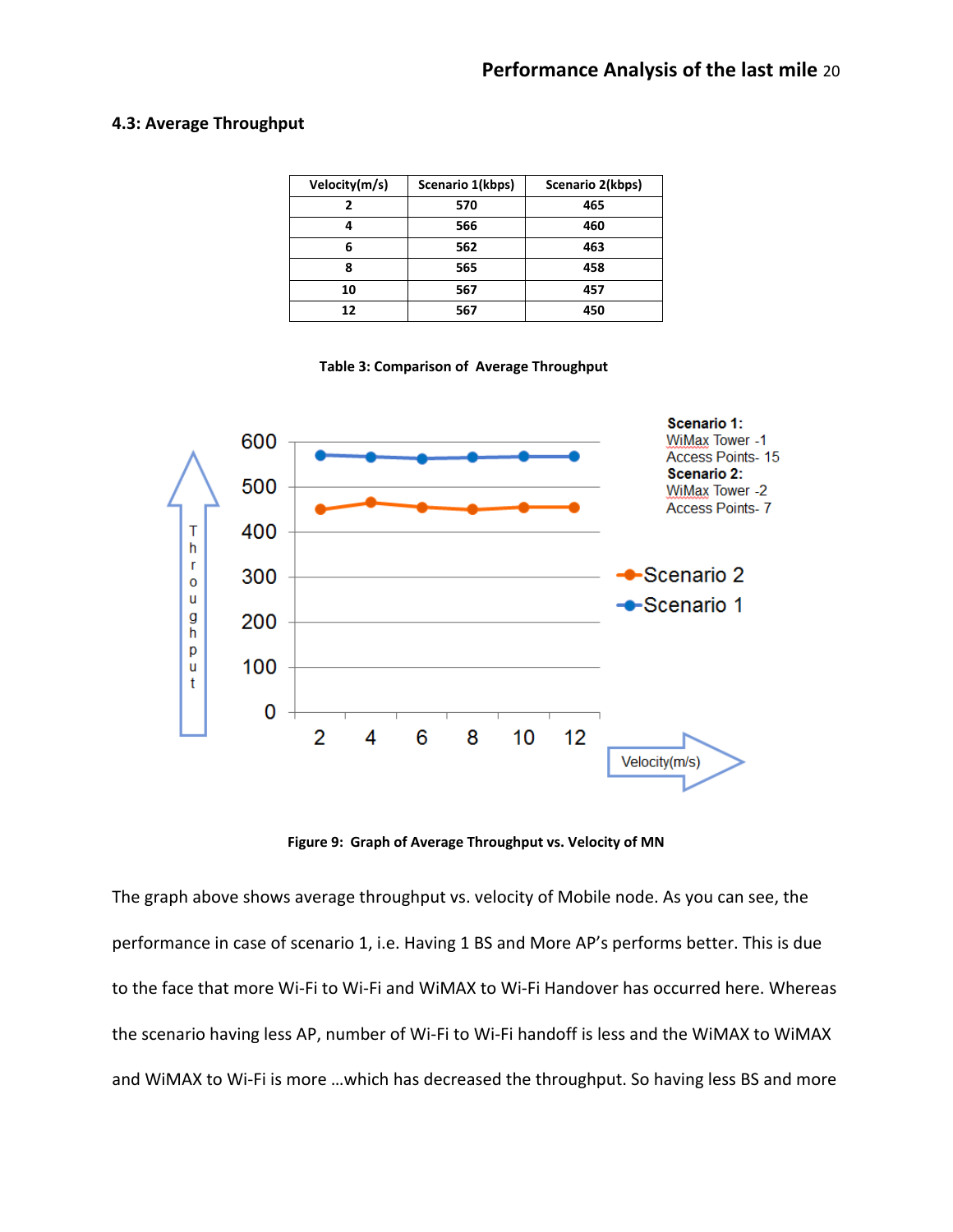AP to serve a locality is a better option.

## **4.4: Handoff Latency**

| Velocity (m/s) | Wi-fi to wi-fi (s) | WiMAX to Wi-fi(s) | WIMAX to WIMAX(s) |
|----------------|--------------------|-------------------|-------------------|
|                | 0.28               | 0.62              | 0.55              |
|                | 0.32               | 0.64              | 0.53              |
|                | 0.33               | 0.65              | 0.56              |
|                | 0.32               | 0.69              | 0.56              |
| 10             | 0.35               | 0.75              | 0.58              |
|                | 0.48               | 0.75              | 0.65              |

**Table 4: Comparison of Handoff Latency**



**Figure 10: Graph of Handoff Latency vs. Velocity of MN**

Handoff Latency is the duration of HandOff initiation to HO completion. Which is equal to the time when the device is disconnected from the old BS and it receives first packet from the new BS?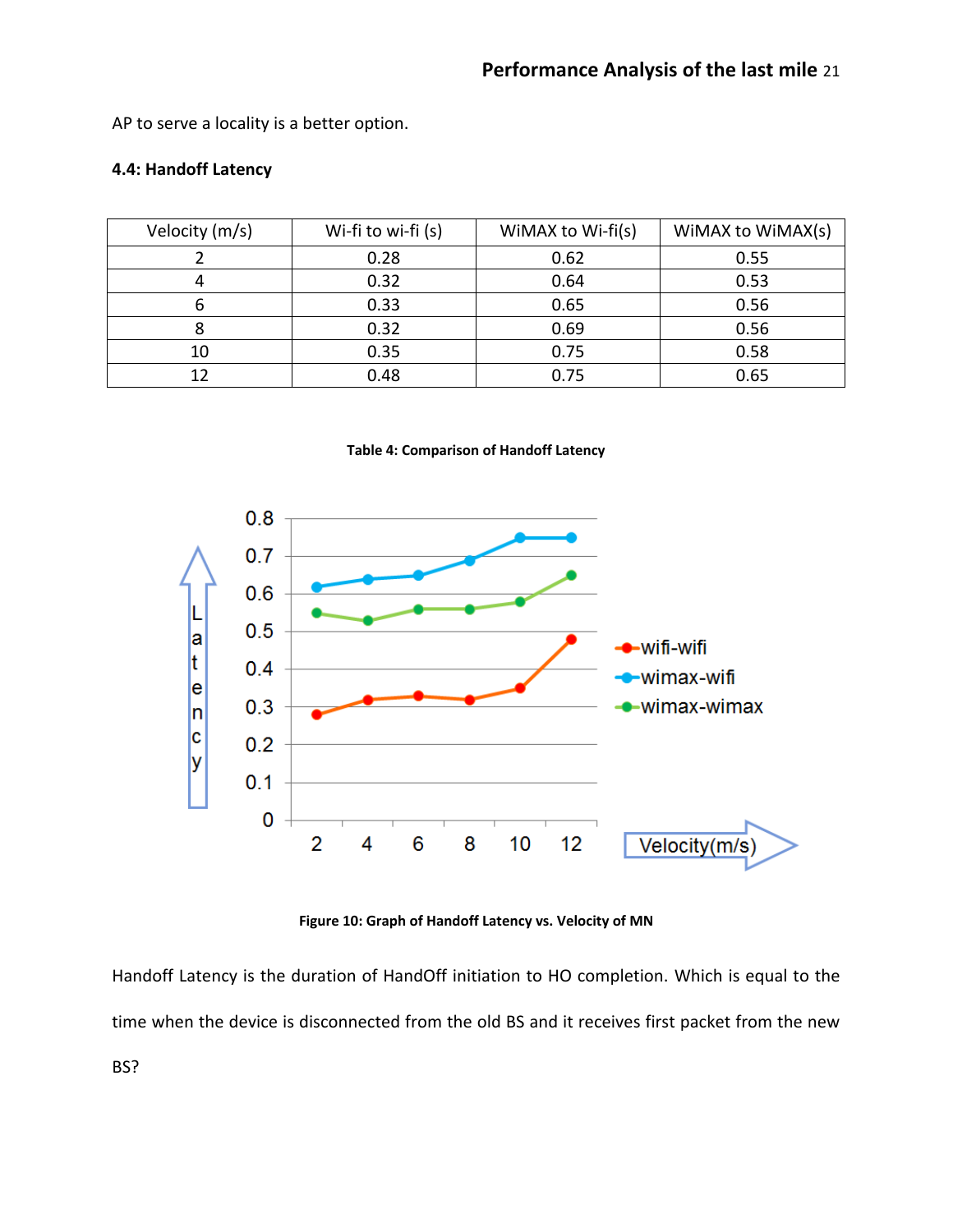# **Performance Analysis of the last mile** 22

Here, handoff latency in case of WiMAX – WiMAX; Wi-fi- Wi-fi and WiMAX-Wi-fi is shown. And from the graph you can see the handoff latency for Wi-fi to Wi-fi is much lower than that of WiMAX-WiMAX and WiMAX to Wi-fi. The reason behind such result is horizontal handoff is occurring in wi-fi to wi-fi where as Its Vertical handoff that takes place between WiMAX to Wi-Fi. And in that both L2 and L3 handoff delay occurs here. L2 delay is due to the new network scanning and entry procedure L3 delay is for the new access router discovery and router update. However though, in case of WiMAX to WiMAX handoff, horizontal handoff occurs here, still the latency is much higher because WiMAX uses Hard Handover when moving to another BS. That means the connection is cutoff from the outgoing BS before new connection is made with new BS. So seamless handoff can't be realized here hence the latency is high.

Now let's find out which scenario is better for hand off. As you can recall the first scenario has 1 BS and more APs and the second scenario has 2 BS and less APs. If thought generally, it will seem that the topology with 2 BS will provide better service. Let's see if that's the situation.

#### **4.5: Packet Drops**

| Velocity(m/s) | No of Packet       | <b>No of Packet</b> |
|---------------|--------------------|---------------------|
|               | Dropped-scenario 1 | Dropped-scenario 2  |
|               |                    |                     |
| Δ             | 40                 | 50                  |
| 6             | 45                 | 55                  |
| 8             | 55                 | 100                 |
| 10            | 50                 | 55                  |
| 17            | 48                 | 53                  |

**Table 5: Comparison of Packet Drops**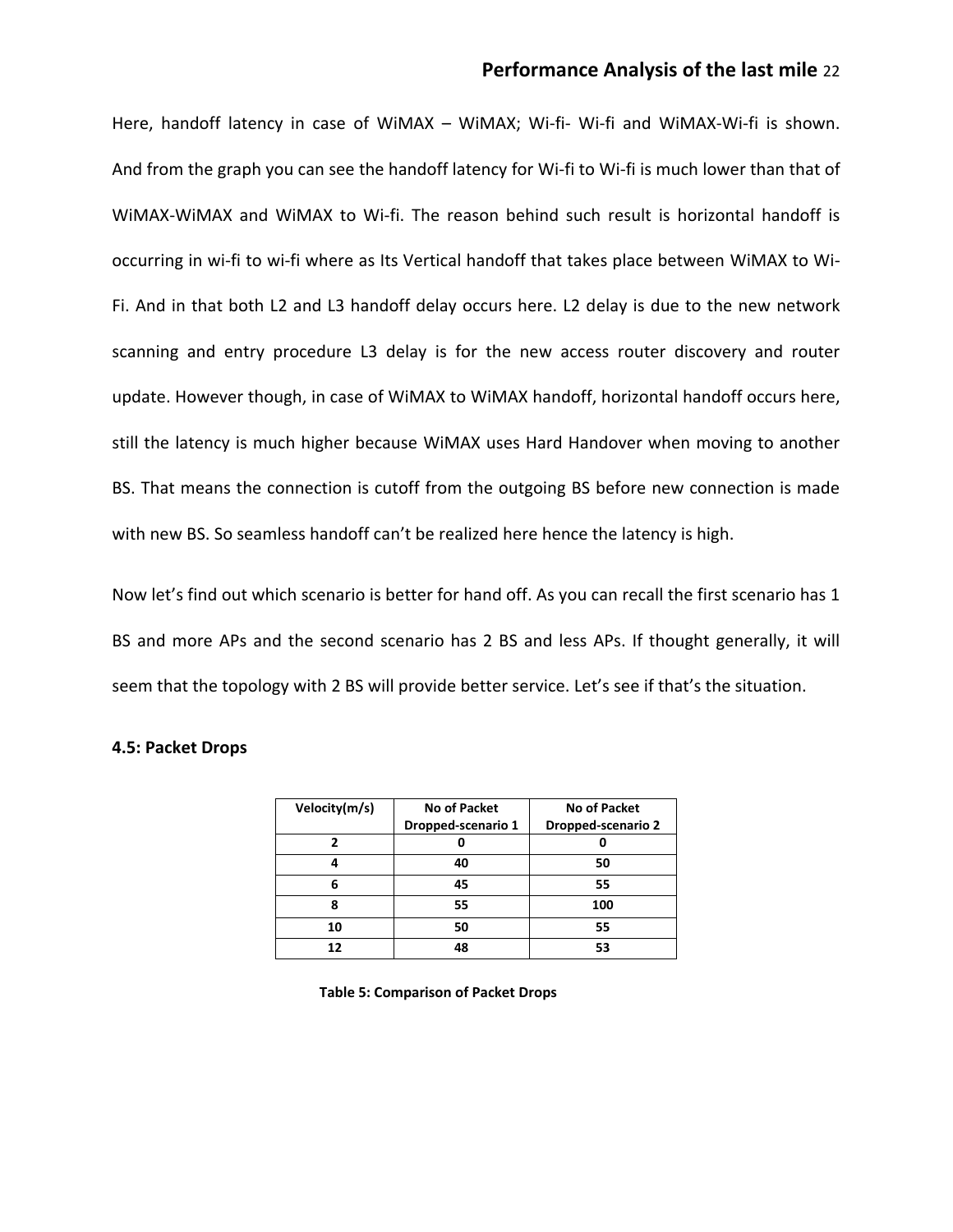

**Figure 11: Graph of Packet Drop vs. Velocity of MN**

Now let's compare the packet drops in case of both the scenario. As from the name you understand it measures the number of packets dropped during the simulation. and the graph exhibits the packet drop vs velocity in both the scenario. and it shows amount of packet drop is higher in scenario 2

#### **4.6: End to End Delay**

| Velocity(m/s) | End to end delay-<br>scenario 1(m/s) | End to end delay-<br>scenario 2(m/s) |
|---------------|--------------------------------------|--------------------------------------|
| 2             | 0.035                                | 0.023                                |
| 4             | 0.038                                | 0.023                                |
| 6             | 0.034                                | 0.024                                |
| 8             | 0.034                                | 0.025                                |
| 10            | 0.035                                | 0.024                                |
| 12            | 0.036                                | 0.024                                |

**Table 6: Comparison of End to End Delay**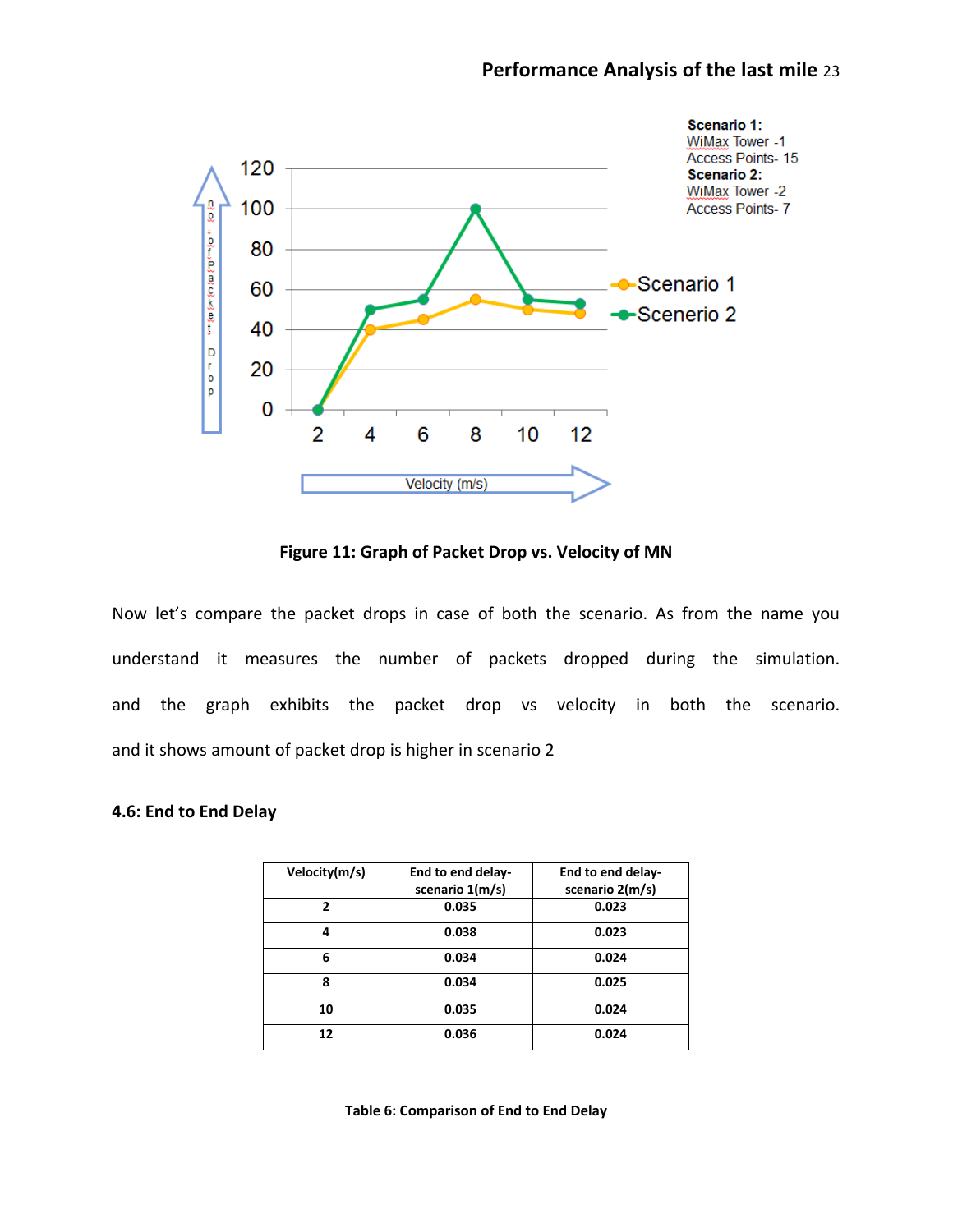

# RESULTS AND DISCUSION



End to End delay refers to the time taken for a packet to be transmitted across a network from source to destination.

The graph above shows that end to end delay in case of scenario 1 and 2. The end to end delay is higher in scenario 1. This is due to the fact that the capacity of AP is much less the the WiMAX BS. More the AP, more the handover between Wi-fi to Wi-fi. During handover of AP more packets are routed for router discovery and connection acceptance. That's why as the number of AP increases, end to end delay increases.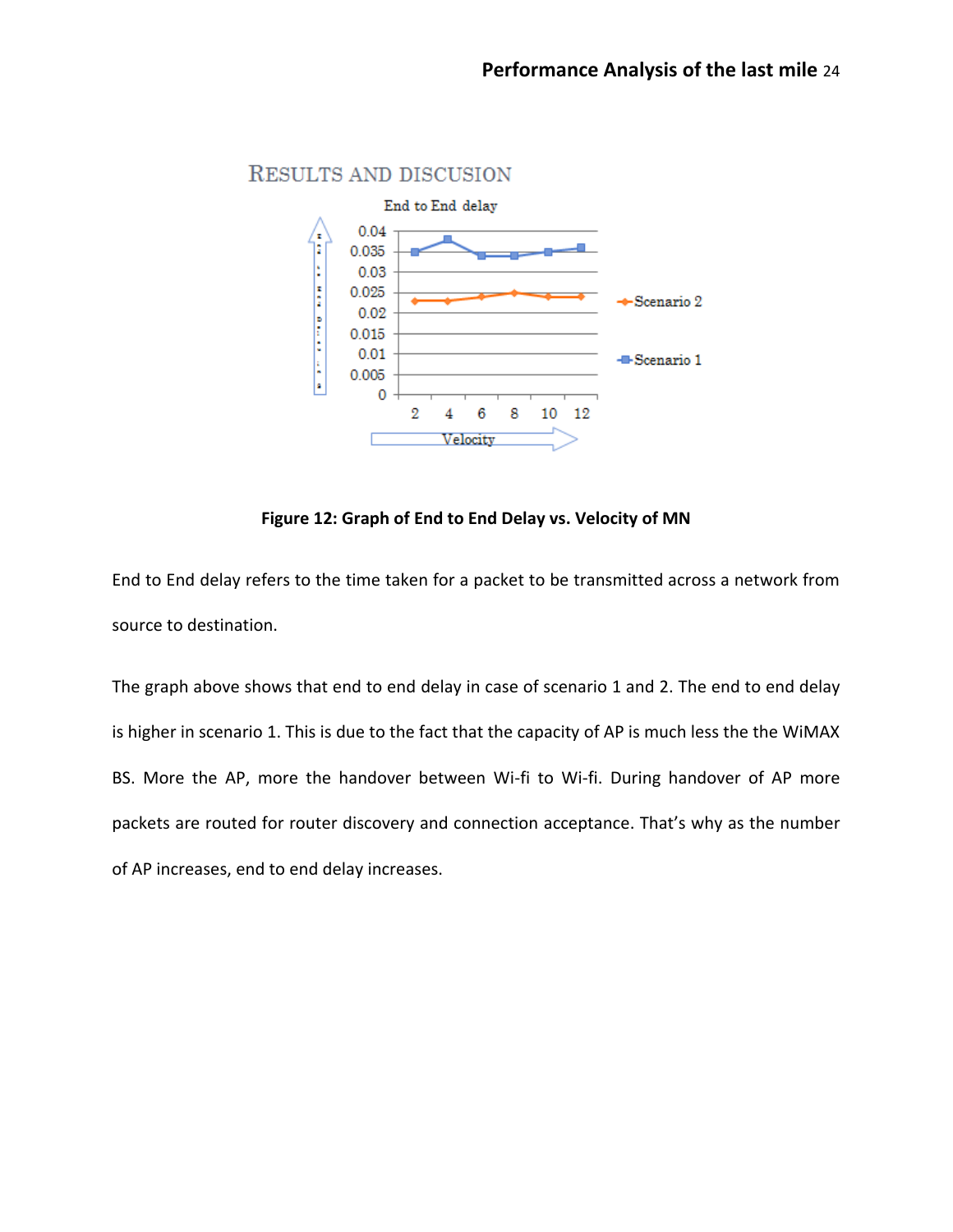#### **Part 5: Conclusion**

#### **5.1: Suggestions**

So from the results we see that when the handover in a heterogeneous network occurs taking Bandwidth into consideration, the hand-off between WLAN to WLAN occurs more as WLAN provides better bandwidth, which in turns makes the seamless handoff more efficient. So, we suggest that for make the rural internet communication better, More WLAN access points can be placed inside the WiMAX active zone. So that the amount WiMAX – WiMAX handoff will occurs less and wi-fi – wi-fi handoff will happen more. That will not only decreases the handoff latency but also reduce the amount of packet drops in time of WiMAX to WiMAX handoff because the packets can be routed through the APs rather than sending them directly to longer distance.

## **5.2: Issues**

The real life simulation was not conducted. Also we assumed that the WLAN are open to public, that not home or private hotspots.